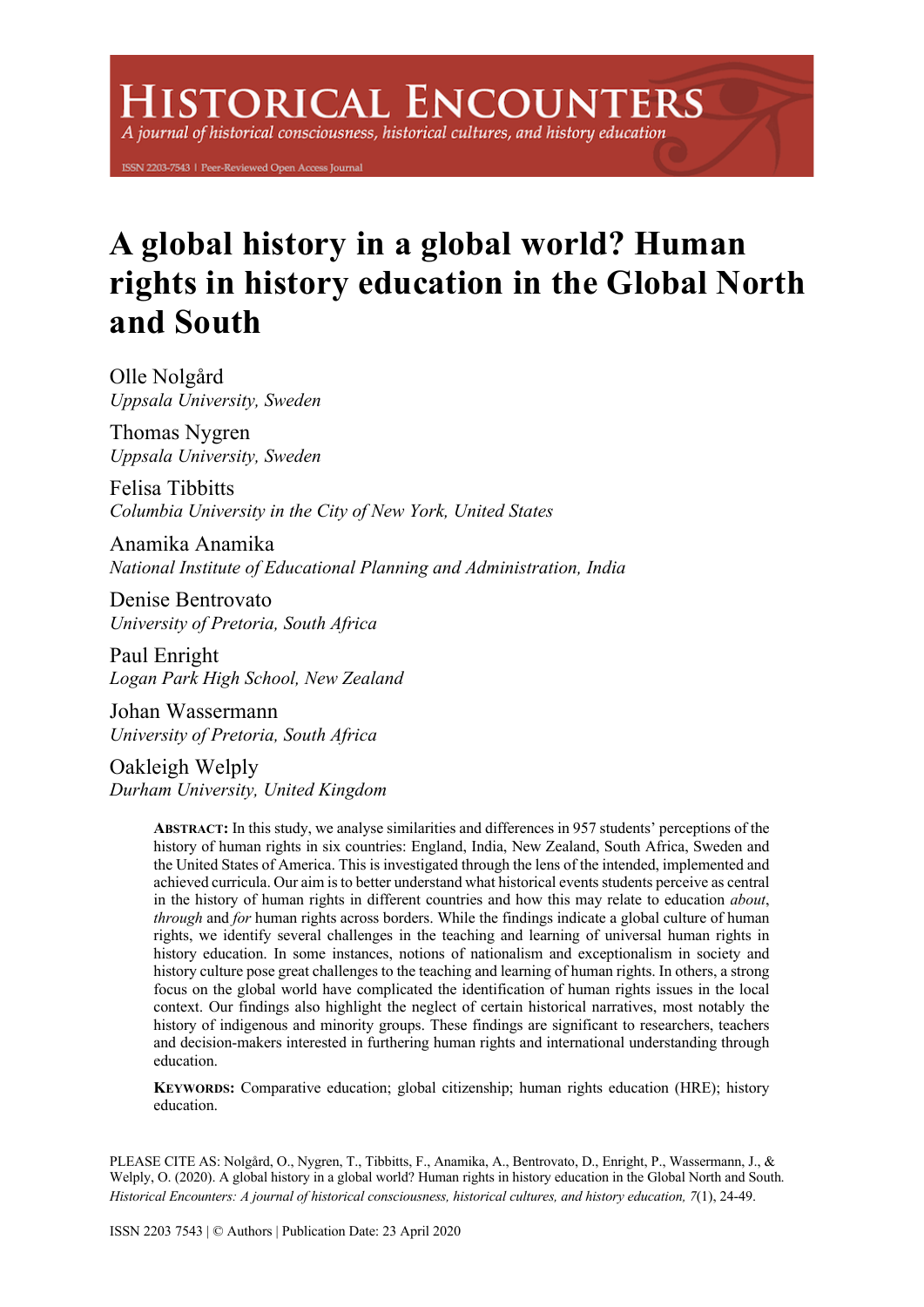## **Introduction**

In a globalizing world where people and ideas are constantly on the move, engaging with research on ideas related to Human Rights Education (HRE) in both the Global North and the Global South is becoming ever more important. The United Nations Human Rights charter after all intends to transcend the North-South divide. The centrality of human rights education for all has recently been re-affirmed through the UN Sustainable Development Goal Target 4.7, in which all learners by the year of 2030 should "acquire [the] knowledge and skills needed to promote" human rights, a culture of peace- and non-violence and an appreciation of cultural diversity (UN, 2015 p.17).

In principle, HRE is concerned with teaching students *about* human rights and helping them identify both their own rights and human rights around the world (Struthers, 2015, 2017; Tibbitts, 2002, 2016, 2017). This learning is widely believed to be best enabled *through*  transformative, active educational designs, which have the potential to empower learners to critically engage with human rights issues and work *for* a just world. Scholars of history education argue that the study of history can be a central underpinning of democracy and crosscultural understanding (see for example, Barton & Levstik, 2004). Historians also argue that the way we perceive the past is central to how we perceive the present and the future (Seixas, 2004), and can thus inform our actions. In light of human rights education theories, history may be *about* human rights but may also be connected to attitudes *for* human rights. Narratives from and about the past may spark action in the present and the future, but may also do the exact opposite by hindering action towards change (Osler, 2015). Noting how narratives of the past may connect people, it is relevant to better understand how the history of human rights may promote global international understanding across borders but also leave communities disconnected (Åström Elmersjö, Clark & Vinterek, 2017). Bearing in mind that history education is often underlined in international guidelines as a central part of supporting international understanding (Nygren, 2016a), it is important to grasp what history students may perceive as being associated with human rights in different parts of the world. Previous research has also noted that learning history is far more complex than reading and memorizing what is in the textbook (Levstik & Barton, 2018). Therefore, we find that asking students to reflect upon the past will add important dimensions beyond textbooks and guidelines. What students take away from schooling is central but also very diverse, making it important to map out and better understand the human rights perspectives in the historical consciousness of future citizens.

In this paper, we analyse similarities and differences in students' perceptions of the history of human rights in six selected countries, namely England, India, New Zealand, South Africa, Sweden and the United States of America (USA). Our aim is to better understand what historical events or movements students perceive as being central in a history of human rights in different countries and how this may relate to history education *about* and *for* human rights across borders.

## **Previous research**

In relation to the teaching and learning of history, previous human rights education research has centred around issues of teaching for change, giving students agency to work for a better world and to give practitioners' and prospective teachers tools to teach human rights (Lücke, Tibbitts, Engel, Fenner, 2016; Tibbitts & Weldon, 2017). Theories of history education regard the notion of historical consciousness and a practical view of the past, which sees the present world as providing meaning to the past and vice versa (Jeismann, 1979; Rüsen, 1997; White, 2014), as key to the process of adapting a *change approach* (Lücke, 2016). In addition, a history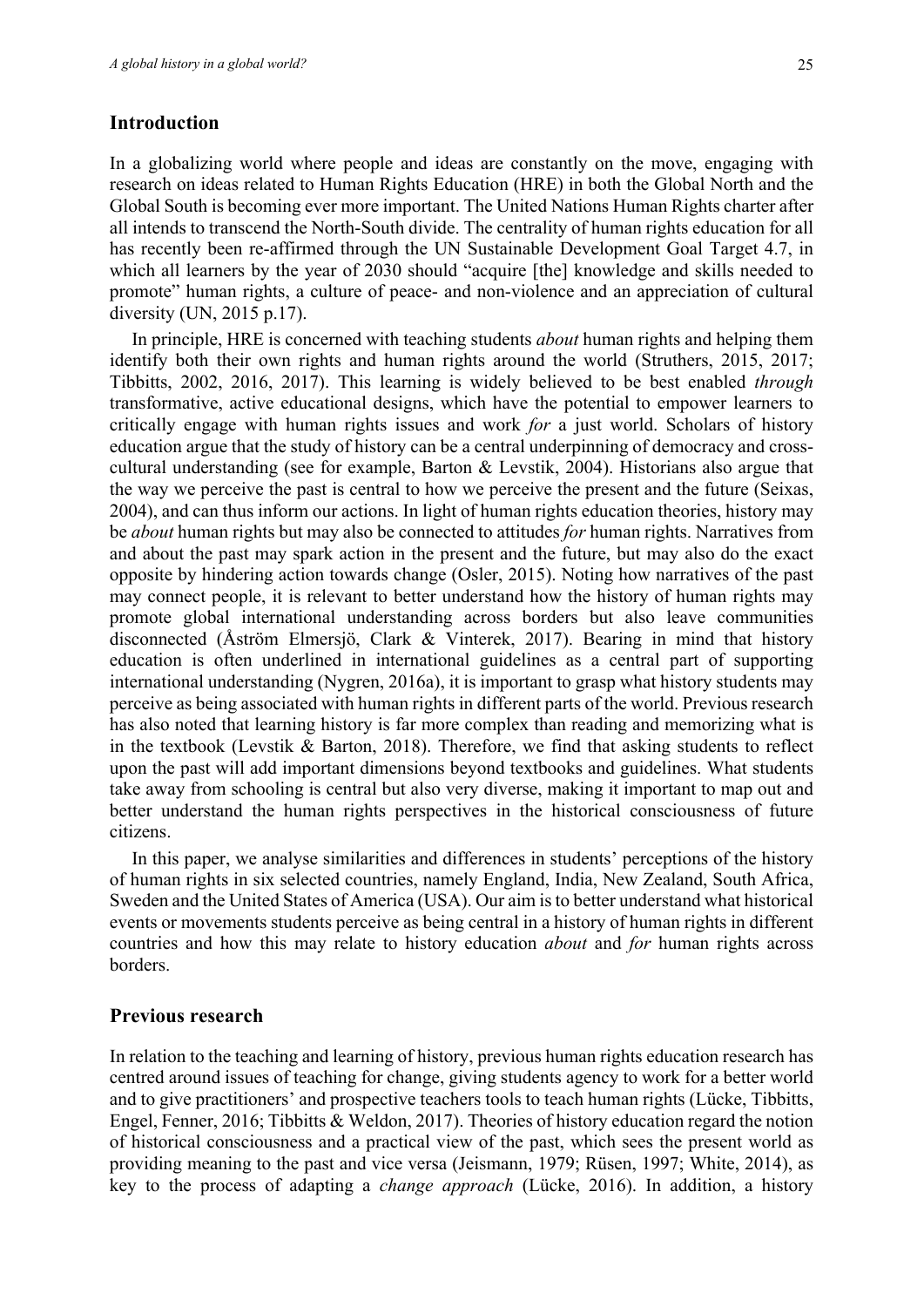education emphasizing multiperspectivity has been viewed as crucial in fostering international understanding and active participation in human rights matters among adolescents (Lücke, 2016).

Human rights education research has identified different learning dimensions of human rights, which embodies said *change approach* (Løkke Rasmussen, 2013). One dimension includes that students should learn *about* human rights, related institutions and their development, as well as principles, norms and standards in order to obtain an understanding for the transfer of knowledge about human rights and systems upholding human rights. Another dimension includes learning *through* transformative pedagogies supporting and enhancing solidarity, empathy and respect for human rights values (Løkke Rasmussen, 2013; Lücke et al., 2016; Nygren & Johnsrud, 2018). Yet another dimension includes teaching and learning *for*  human rights, whose aim is to empower students to assert their own and others' human rights as well as to critically engage with human rights issues and work *for* a just world. Thus, a history education that promotes human rights is one that strives towards nurturing a set of required knowledge, attitudes and skills for their promotion (Lücke et.al., 2016; Løkke Rasmussen 2013; UNESCO, 2006). In history education, studies have shown that it is possible for students to both be critical and caring (Brooks 2011; 2014; Endacott, 2010; Kohlmeier, 2006; Nolgård & Nygren, 2019; Nygren, 2016b,). This fact alone indicates that history may serve as a productive training ground for moral response, change and human rights action. While previous studies of HRE have focused on *how* good practices can be achieved, few studies have shown an interest for the classroom practice itself (OSCE, 2009). *Which* historical events and movements have students learnt about in regard to human rights remains a lacuna in human rights education research.

Furthermore, previous research has noted how international guidelines may have both a direct and indirect impact on educational policies on a national level (Irye, 2002; McNeely, 1995; Meyer et al 1997; Nygren, 2016a). A recent report, funded by UNESCO (Mc Evoy, 2017), found that aspects of human rights were evident in educational policies in 88% of the member states. Addressing human rights and fundamental freedoms was also mandatory in teacher education in 61% of the states. This, however, does not mean that students necessarily learn what is intended in policies and related recommendations. This is underscored in a recent cross-national interview study investigating adolescents understanding of the causes of human rights violations, means for protecting rights and their own role in furthering human rights for themselves and others (Barton, 2019). While the study showed that the students were able to recognize the role of both individuals and institutions to a certain degree in the task of ensuring human rights, their perceptions of the ideas influencing human rights centred on personal and local contexts rather than societal mechanisms (Barton, 2019). By delving deeper into what students perceive as important past and present events of human rights in different national and cultural contexts, this study alludes to extend this existing body of research by contributing with important knowledge on how history education can be means for furthering human rights. In addition, scholars have called for empirical comparative studies of human rights education but have found the challenges daunting (Davies et al., 2005). Thus, this article serves as an empirical contribution to the field of human rights and history education research. This is done by posing and discussing the following questions:

- What constitutes 'the global' in students' understanding of the global history<sup>1</sup> of human rights?
- Which historical events or movements do students perceive as being central in the history of human rights after nine years of schooling? How do their perceptions relate to formal curricula?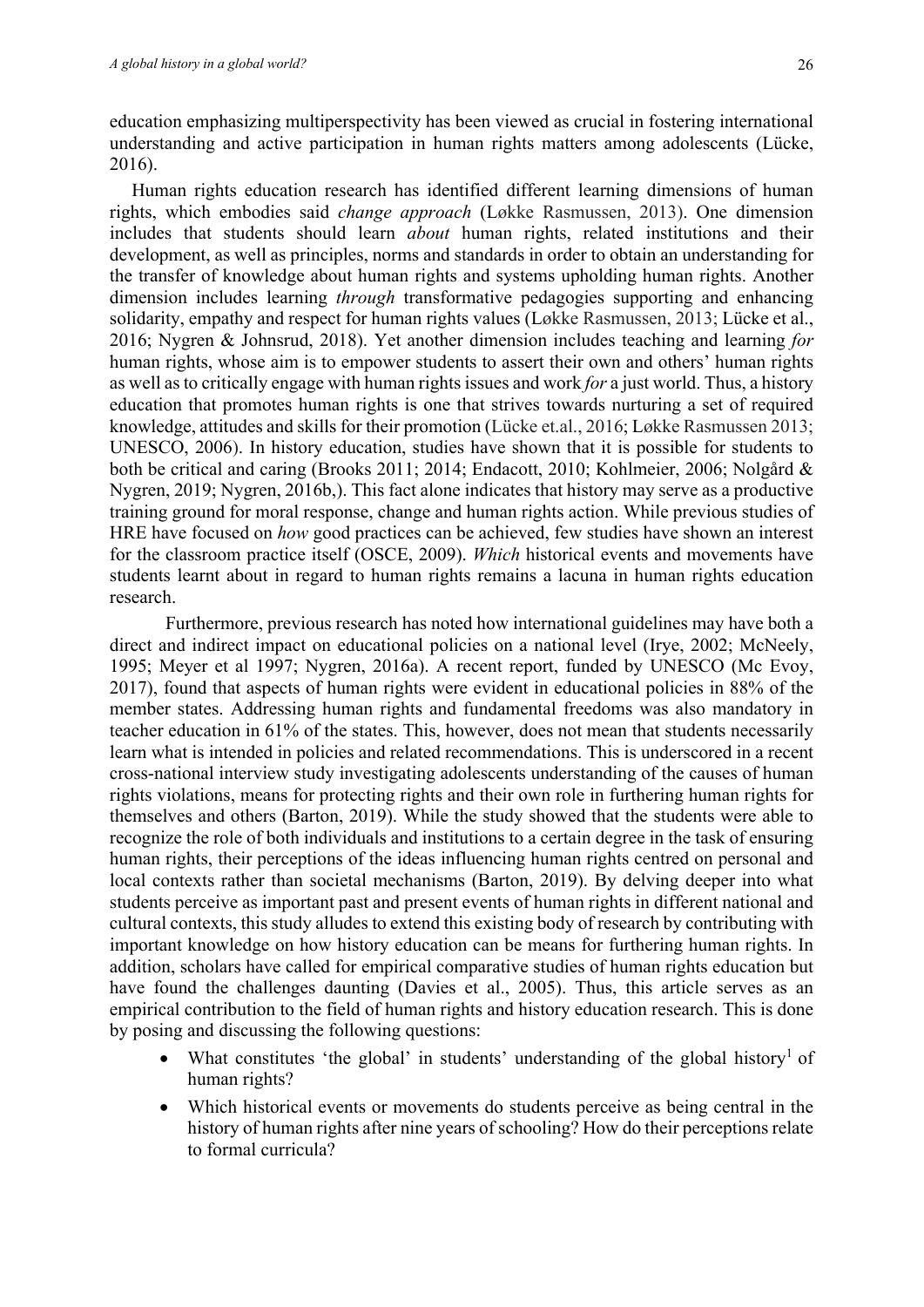• How can students' perceptions of the history of human rights relate to human rights education about and for human rights across borders?

## **Theoretical framework**

Studies have shown that recommendations and guidelines are interpreted, transferred and neglected on all levels of the educational system (Goodlad, 1979; Nygren, 2011). Policy-makers design curricula to fit ideological and cultural interests on both national and regional levels (Apple, 1992; Ball et al., 2012). In schools, teachers read, interpret and transform intended curricula into educational designs in various ways and students, coming into the classroom with a diversity of backgrounds, learn contents, skills and attitudes in a number of ways (Nygren, 2016a, 2016b). On all levels, there are a number of dilemmas regarding which contents, methods and mindsets to prioritize. Questions regarding *what*, *how* and *why* human rights can and should be taught in schools can be answered in multiple ways – opening up for some educational opportunities while hindering others.

With inspiration from Goodlad's (1979) curriculum theory, and Ball et al.'s (2012) notion of policy enactment, we will treat the implementation of human rights in history education as a process including direct transactions of ideas and interpretations in a complex interplay with the world at large. Each curricular level can contain several different perspectives. In addition, previous research has highlighted how implementing international guidelines is complex and not an automatic top-down process (Nygren, 2011, 2016a). What is formulated in recommendations and national guidelines does not automatically seep down into classroom practice and to the students.



**Figure 1.** Theoretical and analytical model of the relationship between and within curricular realities on different levels.

Figure 1 illustrates the analytical and theoretical framework of this study: different curricular levels with different means and goals, and possible interpretations and transactions between them. The illustration shows the different curricular domains included in this study, which are further reflected in the research design. It demonstrates the great importance of interpretations for how guidelines are constructed, understood, neglected and passed on in domains with didactical considerations regarding *what*, *why* and *how* students should learn about human rights events in school. This point of departure acknowledges an interplay between the levels and opens up for critical analysis of content, ideas and values in line with previous notions of curricula as a matter of discourse within societal context (Apple, 1992). By comparing formulations in curricula, we can identify what is emphasized and ignored in the arena of formulations (Lindesjö & Lundgren, 2000); at the same time, studying and mapping students' perceptions of human rights in different educational settings – or arenas of realizations – will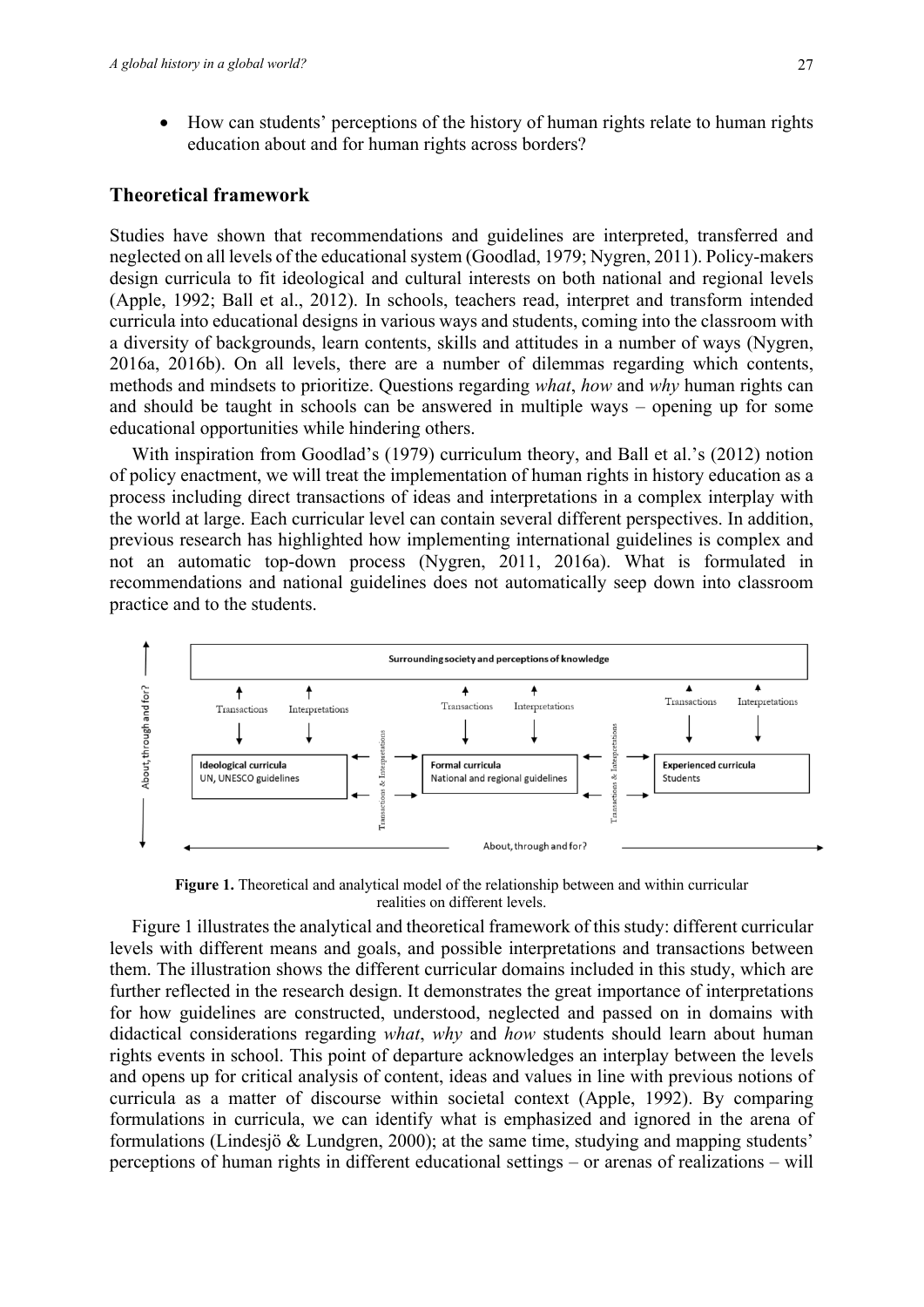help us better understand the complex reality of teaching and learning human rights within history education.

In this study, the intended ideological curricula for human rights is presented through UN and UNESCO guidelines, i.e. what in research often is described as "an international human rights regime" (see for example, Donnelley, 1986). Rather than being perceived as an actual international curriculum to be implemented top-down, this *ideological curricula* should be regarded as a set of recommendations on how education should promote universal human rights values across the globe. The *formal curricula* is in this study, comprised of descriptions of the each country's history syllabi in relations to notions of human rights. These curricular levels or dimensions, which altogether may be viewed as an *intended curricula*, are then put in light of what students perceive as being central regarding historical events of human rights in the past and present – the *experiential (experienced) curricula*. In line with Goodlad's (1979) theories, we do not see the guidelines as more important than students' experiences. Rather the opposite: the centre of this article, and the basis for our analysis, is *what* students actually find most important regarding human rights and how this relates to other levels of curricula as well as students in other countries. Thus, this paper will not offer the reader an in-depth policy analysis or set out to define a much-needed episteme of Human rights education (see Parker, 2019). Beyond the scope of the present investigation is also the implemented curriculum, such as the educational practices within school and the history classroom. Through investigating *what*  students perceive as central in regards to events of human rights in history, our intention is to contribute with a body of knowledge to better understand the complex question of *how* history education and the HRE-approach can be means to accomplish a global awareness among adolescents in the Global North and South. Our hope is that these findings may be used as a springboard and guide for researchers, teachers and decision-makers interested in furthering human rights and international understanding in history education within and beyond the national contexts researched as part of this paper.

## **Data and methodology**

As a part of a survey mapping global citizenship education in the Global North and South,<sup>2</sup> we asked students in six countries to answer the open-ended and qualitative question: *What are some historical events or movements that you consider to be linked to the history of human rights?* This question was designed to provide us with varied student perspectives on the history of human rights and make it possible for us to make comparisons. The open-ended responses derive from a dataset of answers from England (n = 215), India (n = 159), New Zealand (n = 220), South Africa (n = 190), Sweden (n = 230) and the USA (n = 153). The questionnaire was completed by 1072 students and 957 answered the question regarding the history of human rights. The majority of respondents were female (ca. 55%). Students ranged between year 9 and 13, age 16-19, and belonged to a variety of groups (social, cultural) within multicultural school contexts. This is also evident in the fact that many of the students would speak an additional language at home, other than what they would use in school. This was particularly the case in India and South Africa, where 96% and 71% of the respondents respectively spoke a different language than the language of instruction. In the USA this was 37%, in England 21%, in Sweden 31%, and in New Zealand 16%.3 All surveyed students had attended school for at least nine years.

The selection of countries was based upon the purpose to study human rights and global citizenship education as global challenges. An international team of scholars of human rights education and history education conducted data collection in countries in the Global North and South and the questionnaires were administered through non-random, convenience sampling. Students commented on whether or not they had learned human rights, peace and sustainable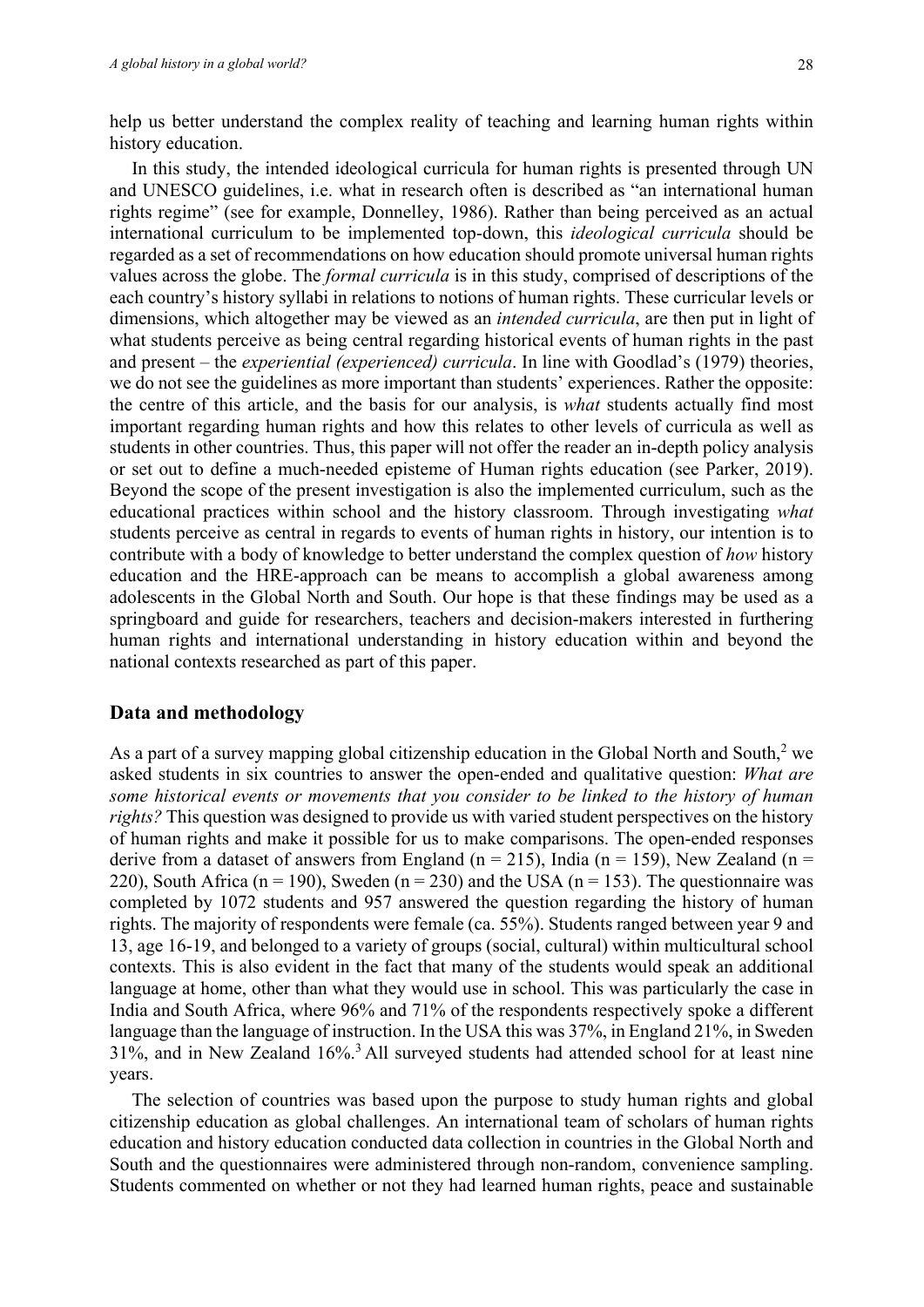development in their school, the methodologies used by the teachers, how they saw these concepts represented in their learning, and *how* what they learned in school affected their thinking about these topics. Students completed the questionnaires using *Survey Monkey*. The data were then downloaded into Excel spreadsheets and codes were then developed for openended responses. Based upon previous research and theories regarding the implementation of history of human rights in education, we developed codes in an iterative process where we paid close attention to the responses in order to make sure we captured the richness of perspectives. A multi-step, iterative process was carried out to finalize the set of codes used for the history question, with distinctions made between spatial dimensions (for example, domestic, nondomestic, cross-national) as well as event typologies (for example, genocides and mass violence, crimes against humanity, armed conflict, social movements, key legislation or court decisions). In each country, national researchers coded the open-ended responses adding codes for all the collected comments to ensure the inclusion of the rich variety of students' perceptions of the past. Drawing from a mixed-methods approach, we combined qualitative readings of students' responses with quantitative comparisons of codes, both within and between countries (Johnson & Onwuegbuzie, 2004; Creswell & Plano Clark, 2018). Percentages are in this study merely used as means to highlight prominent tendencies among the student answers, wherefore we will not make any quantitative claims in this study.

Admittedly, this small sample holds limitations and our conclusions are not generalizable. The analytical entities that we compare in this study are in many ways non-equal. Some countries more than others have distant or near histories of civil war, colonialism, slavery, apartheid and relatively complex present situations with different political tensions. Bearing this in mind, we still find that the diversity of cultural contexts can provide us with important perspectives beyond national and cultural borders. Shedding light upon the experienced curriculum in conjunction with the intended ditto may help us understand some of the challenges of implementing ideals of human rights through history education.

## **The ideological and formal curricula – the (inter)national guidelines**

Below, the ideological and formal curricula is described. Firstly, the ideological curricula is framed as international recommendations on how to teach about, through and for human rights. Secondly, the section formal curricula provides the reader with information of each national context and their history syllabi with an emphasis on how history as a school subject underscores human rights values.

#### *Ideological curricula*

We treat the United Nations (UN) and UNESCO guidelines for human rights education as ideological curricula having the political intention to promote education *about, through* and *for*  human rights. The UN (2011, p. 3) states that:

Human rights education and training encompasses education: (a) About human rights, which includes providing knowledge and understanding of human rights norms and principles, the values that underpin them and the mechanisms for their protection; (b) Through human rights, which includes learning and teaching in a way that respects the rights of both educators and learners; (c) For human rights, which includes empowering persons to enjoy and exercise their rights and to respect and uphold the rights of others.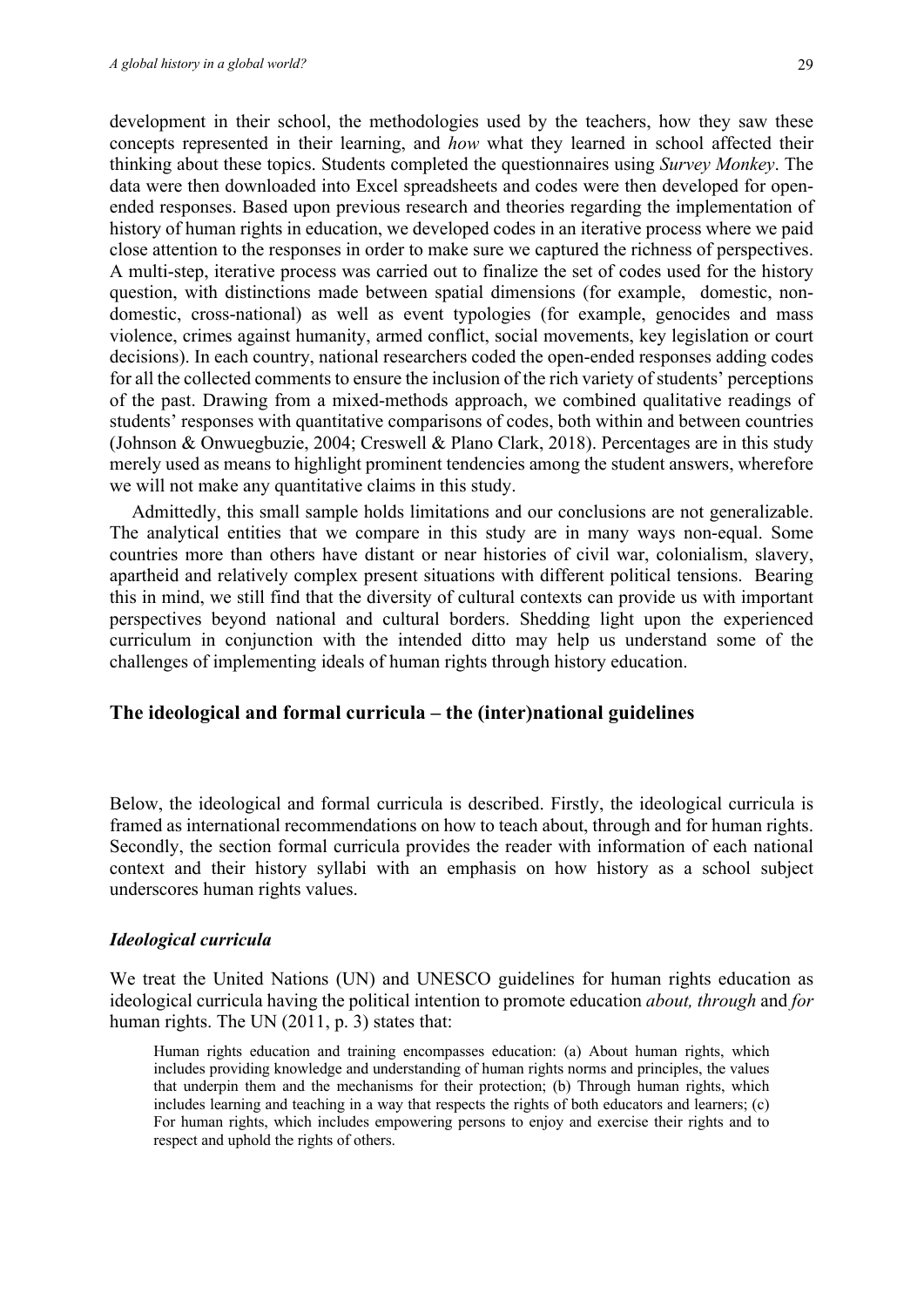In the ideological curricula we also find that cultural diversity is closely linked to human rights. UNESCO (2001, p. 63) states that:

The defence of cultural diversity is an ethical imperative, inseparable from respect for human dignity. It implies a commitment to human rights and fundamental freedoms, in particular the rights of persons belonging to minorities and those of indigenous peoples.

Furthermore, UNESCO (1984, p.28) emphasizes that there "is a co-ordinated system of social, political and cultural rights, which has been incorporated in a number of United Nations resolutions, documents and conventions", which all are to be implemented in an education *about*, *through* and *for* human rights. These are as follows:

1948 The Universal Declaration of Human Rights. 1948 The Convention on the Prevention and Punishment of the Crime of Genocide. 1952 The Convention on the Political Rights of Women. 1966 The International Convention on the Elimination of All Forms of Racial Discrimination. 1966 The International Covenant on Economic, Social and Cultural Rights. 1966 The International Covenant on Civil and Political Rights. 1973 The International Convention on the Suppression and Punishment of the Crime of Apartheid (UNESCO, 1984, p. 28).

## *Formal curricula – the national and local guidelines*

## *England*

The history curriculum in England has been open to debate ever since the introduction of a state educational system towards the beginning of the  $20<sup>th</sup>$  century (Cannadine, Keating and Seldon, 2011; Chapman, Burn and Kitson, 2018). Much of the focus of the history in recent years has been less on international understanding and more on the reinforcement of national identity as a response to perceived threats of fragmentation and division in society (Chapman et al., 2018; Osler, 2009; Welply, 2018). Whilst earlier curriculum versions insisted on engaging with "the diversity and complexity of human experience" (DES, 1991; DfEE/QCA, 1999) there was a marked turn from 2008 towards the reinforcement of a national framework for thinking about "*our* ethnic and cultural diversity" (QCA, 2007 p.111). The 2014 version of the national history curriculum removed all mention of transferable skills from history towards citizenship and continued the trend towards the reinforcement of English history and strengthening national identity (Chapman et al., 2018; DfE, 2013). This resonates with the declaration of former Secretary of State for Education, Michael Gove, in 2010 that a history curriculum should ensure that "all students will learn our island story" (Gove, 2010). The compulsory history education in primary and secondary schools in England (which becomes optional as a GCSE subject from Year 10, the fourth year of secondary education in England) does not make any explicit reference to human rights or citizenship. In terms of content, the history curriculum is divided into umbrella themes, with non-statutory suggestions. For the "contemporary history from 1901" section, the only statutory element is the Holocaust (DfE, 2013).

In the current 2014 curriculum, the emphasis remains on history as a tool for building national identity:

to know and understand the history of these islands as a coherent, chronological narrative, from the earliest times to the present day: how people's lives have shaped this nation and how Britain has influenced and been influenced by the wider world (DfE, 2013 p.1).

Reference to a more international perspective remains limited, contained under the term "wider world" and mentions violation of human rights under the rather ambiguous term of "the follies of mankind". The only emphasis on understanding diversity and students' own identities is put in the overall "purpose of study":

Teaching should equip students to ask perceptive questions, think critically, weigh evidence, sift arguments, and develop perspective and judgement. History helps students to understand the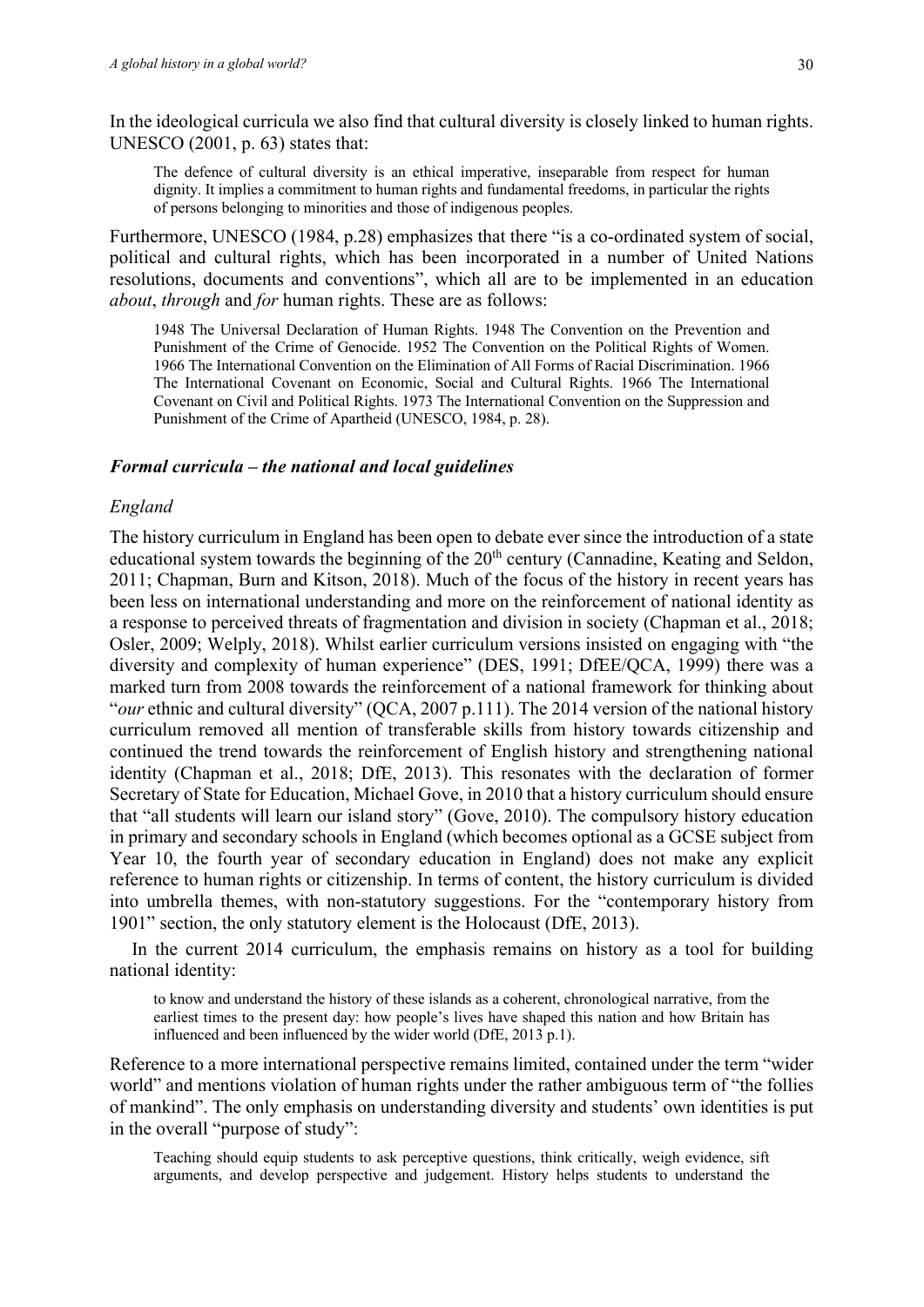complexity of people's lives, the process of change, the diversity of societies and relationships between different groups, as well as their own identity and the challenges of their time (DfE, 2013 p.1).

## *India*

Drawing from the Indian constitution, the National Curriculum Framework (NCF) in use since 2005 (NCF, 2005) strongly emphasizes human rights as one of its underpinning principles. Accordingly, history education carries "a normative responsibility of creating a strong sense of human values, namely freedom, trust, mutual respect, and respect for diversity" and history education should therefore encourage a "critical moral and mental energy, making [students] alert to the social forces that threaten these values" (NCF, 2005, p. 51). The NCF provides broad guidelines and school curriculum. n India, textbooks based on the values enshrined in the constitution and national guidelines are used in order to safeguard values of universal human rights prescribed in international guidelines. While the nation and its values are held as important, "multiple ways of imagining the Indian nation" should be enabled through history education. In addition, "[t]he national perspective should be balanced with reference to the local", thus encouraging teachers to seek for local historical events elevating the narratives conveyed in the textbooks. While teaching the local history, NCF stresses that "Indian History should not be taught in isolation, and there should be reference to developments in other parts of the world" (NCF, 2005, p. 51). In line with this notion, the history textbooks used in Indian schools have excerpts from various historical declarations on the rights of humans, such as Magna Carta, the Code of Hammurabi, and the Declaration of the Rights of Man and Citizen from the French Constitution.

## *New Zealand*

New Zealand's national curriculum consists of two documents: *The New Zealand Curriculum* (for English medium schools) and *Te Marautanga o Aotearoa* (for Maori medium schools). The two documents present a common vision of education that "will develop the competencies they need for study, work, and lifelong learning and go on to realise their potential," while helping schools "give effect to the partnership that is at the core of our nation's founding document, Te Tiriti o Waitangi/the Treaty of Waitangi" (Ministry of Education, 2007, pp. 9- 10).

There is no prescribed content or knowledge. Schools are required to design programmes in consultation with their broader communities that meet student needs. Those programmes are required to reflect and critically explore commonly held values, such as their own values and those of others; moral, social, cultural, aesthetic, and economic values; the values on which New Zealand's cultural and institutional traditions are based as well as the values of other groups and cultures with the aim of learning to value a range of ideals to "be expressed in everyday actions and interactions" (Ministry of Education, 2007, p.10). Many of these values – diversity, equity, community participation, sustainability, integrity and respect for self and others – emphasize global citizenship and the importance of human rights.

History only occurs in the curriculum as a separate discipline at Year 11. Prior to this, historical contexts feature (to a degree determined by each school) in Social Studies, which is part of a "core" of subjects required from Year 1 to Year 10. More guidance for teacher-planners is provided by the History Curriculum Guide which establishes broad aims in line with ideological curricula. It encourages learning programmes that help students "to ask, and [...] answer, today's questions by engaging with the past and imagining and speculating on possible futures," by presenting "the dilemmas, choices, and beliefs of people in the past", to connect them with "the wider world as they develop their own identities and sense of place" by engaging "with history at personal, local, and international levels." (Ministry of Education, 2017).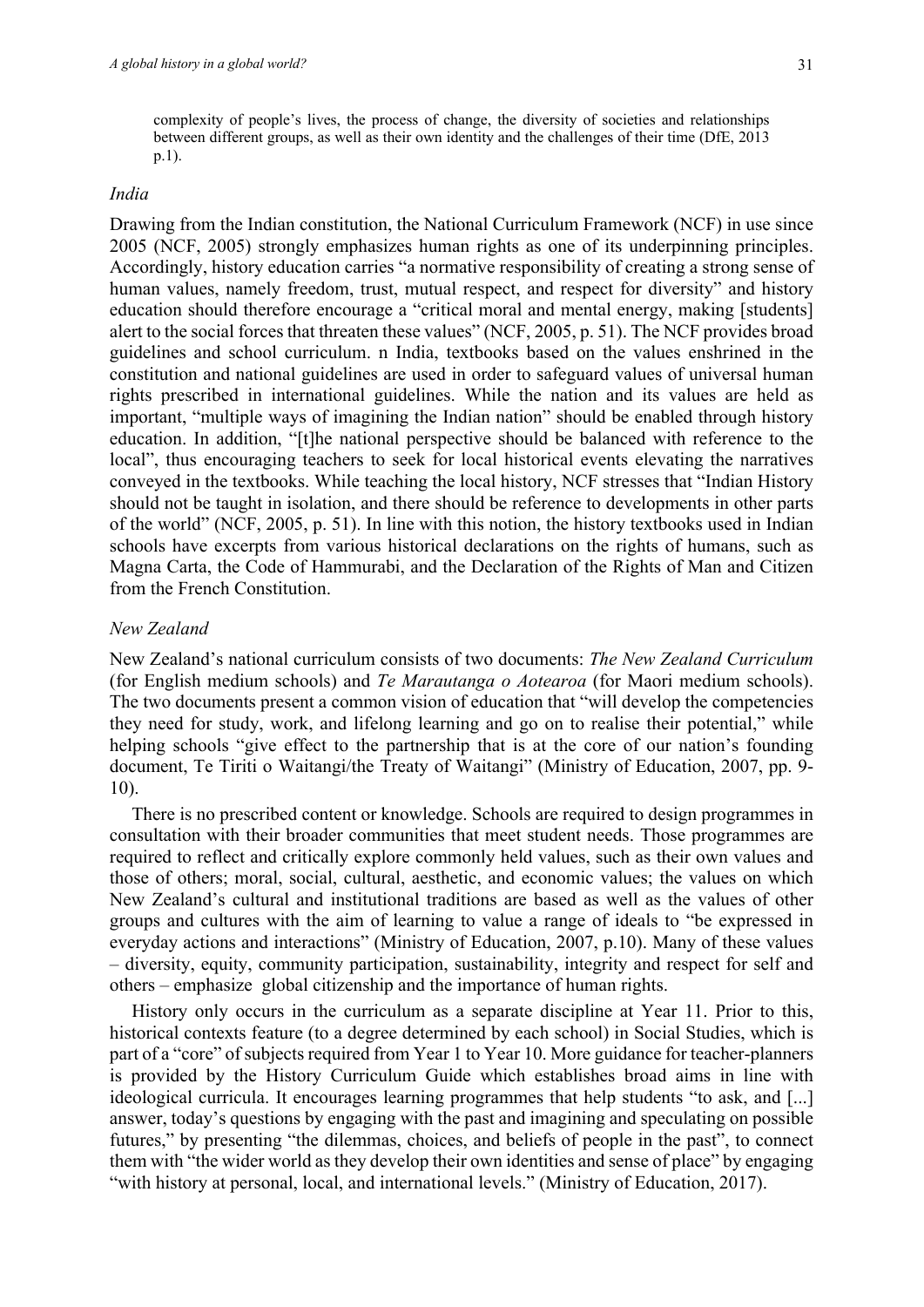#### *South Africa*

The South African Curriculum and Assessment Policy Statement (CAPS) in use since 2011 (Department of Basic Education, 2011) strongly emphasizes human rights as one of its underpinning principles by referring to the South African constitution. The National Curriculum Statement Grades  $10 - 12$  (General) (upper secondary level) is "sensitive to issues of diversity such as poverty, inequality, race, gender, language, age, disability and other factors" (Department of Basic Education, 2011, p. 4). This is directly linked to the liberal rights orientated South African Constitution. It is also clearly stated that the study of history at school level should be "promoting human rights and peace by challenging prejudices involving race, class, gender, ethnicity and xenophobia" (Department of Basic Education, 2011, p. 6). In terms of content related to human rights, specific emphasis is placed on it in Grade 12, notably when addressing the post-apartheid Truth and Reconciliation Commission (TRC). The curriculum critically presents the TRC as a contested mechanism and process of dealing with historical injustice, whereby the focus was on investigating "gross human rights [while] ignoring institutional violence" (Department of Basic Education, 2011 p. 30).4

Overall, the idea is for learners to "ground knowledge in local contexts, while being sensitive to global imperatives". The idea is also to "prepare young people for local, regional, national, continental and global responsibility" (Department of Basic Education, 2011 p. 6). Learners in South Africa are further expected to be able to understand "the world as a set of related systems by recognising that problem-solving contexts do not exist in isolation" (Department of Basic Education, 2011, pp. 3-4). Accordingly, the content in CAPS is organised by means of a "comparative approach [which] shows the interconnectedness between local and world events – what happens in the rest of the world has an effect on what happens in South Africa and vice versa." (Department of Basic Education, 2011, p. 8). This is related to the key question: "How do we understand our world today?". As a consequence, the Trans-Atlantic Slave Trade is studied alongside slavery in South Africa as it relates to the Indian Ocean Slave Trade (Grade 10); Constructions of race and eugenics are studied by comparing the USA, Australia, Nazi Germany and apartheid South Africa (Grade 11); and Civil Rights Protests in the USA (1950s-1970s) are studied alongside Civil Society Protests in South Africa (1960s-1980s) (Grade 12). In the view of CAPS, "in teaching history it is important to demonstrate the current relevance of the events studied" (p.10). All of the above is linked by CAPS to thinking critically along historical lines about the past.<sup>5</sup>

#### *Sweden*

Swedish curricula have developed much in line with international guidelines of international understanding and emphasized the importance of human rights and global history (Åström Elmersjö & Lindmark, 2010; Nygren, 2016b; Standish & Nygren, 2018). Today the national compulsory curriculum states that each student individually should be able to: "[…] determine their views based on knowledge of human rights and fundamental democratic values, as well as personal experiences" and "empathise with and understand the situation of other people, and develop a willingness to act with their best interests at heart" (Skolverket 2011a, p. 10). In secondary school history education, this strives to underscore that Swedish students are supposed to learn "critical thinking and independently formulate standpoints based on knowledge and ethical considerations," and obtain knowledge "about the cultures, languages, religion and history of the national minorities (Jews, Romani, indigenous Samis, Swedish and Tornedal Finns)" (Skolverket 2011a, p.15). The upper secondary history syllabus stresses that students should develop an understanding of "their own identities, values and beliefs, and those of others" and learn "[h]ow history can be used to understand how the age in which people live affects their conditions and values". Furthermore, it stresses how students should meet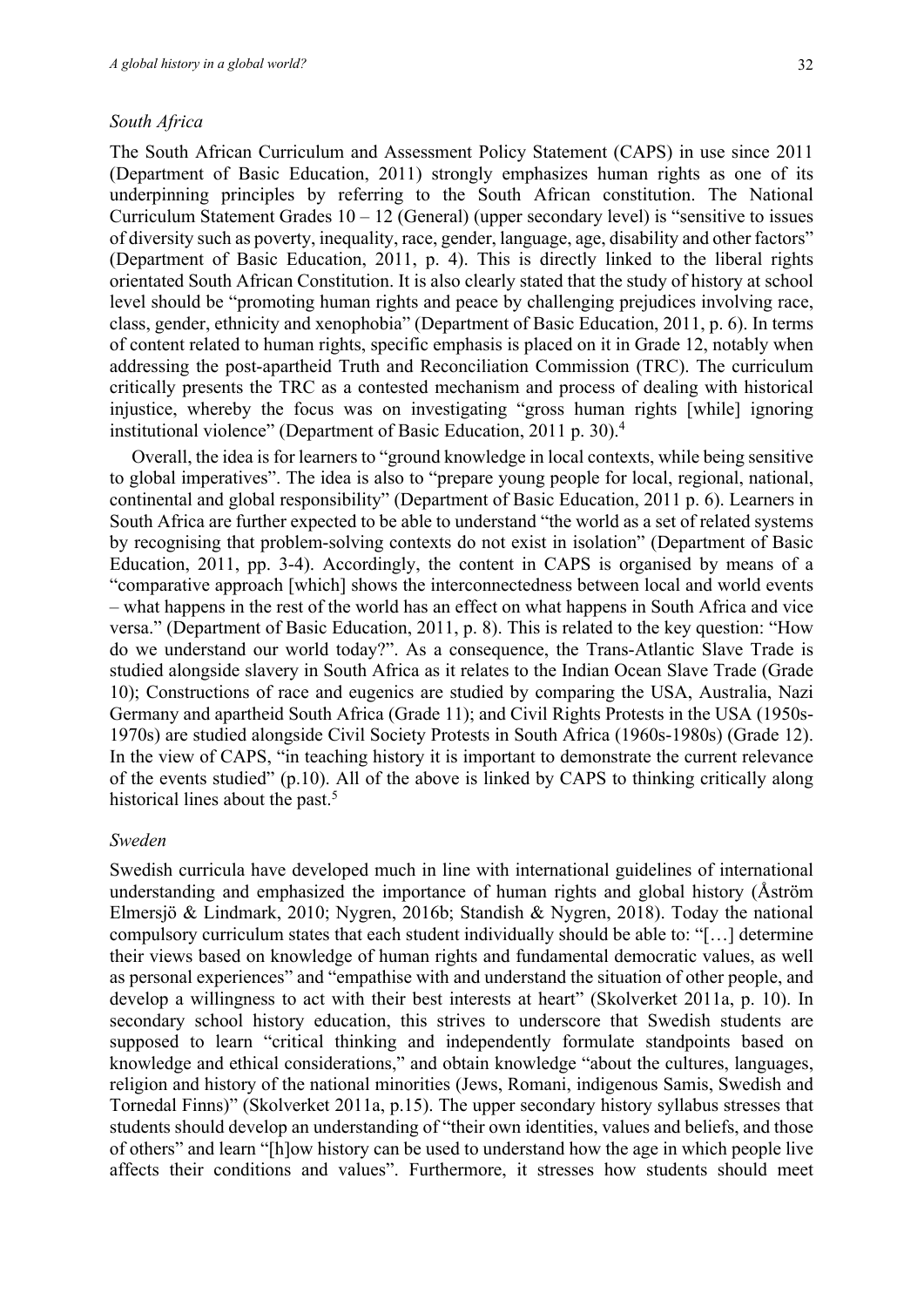"[h]istorical narratives from different parts of the world" and draw conclusions from them (Skolverket, 2011b, pp. 163-175). Lastly, the weight of fostering a historical consciousness among the students is being highlighted through the process of understanding "that the past affects our view of the present, and thus our perception of the future" (Skolverket, 2011b, pp. 163-175).

## *The United States of America*

There is no national curriculum in the United States. Reflecting a federalist form of organization, each of the 50 US states, and sometimes even school districts, have the freedom to establish their own curriculum. Many US states have voluntarily adopted 'Common Core' standards, including the state of Massachusetts, where the survey data was collected. The History Standards link 'historical literacy' and 'historical thinking' with learning goals for evaluating key ideas, looking for evidence and constructing a research-based narrative (UCLA, 2018b). Massachusetts has a History and Social Science Curriculum Framework (2003), which establishes Learning Standards, Concepts, and Skills from kindergarten through  $12<sup>th</sup>$  grade, the final year of schooling. At the secondary school level, the history curriculum includes two required courses in World History and two required courses in US history. A content review of the 2003 curriculum shows only one instance where human rights is explicitly referred to. The second World History course includes the following guidance:

WHII.29 Describe reasons for the establishment of the United Nations in 1945 and summarize the main ideas of the Universal Declaration of Human Rights (Massachusetts Department of Elementary and Secondary Education, 2003, p. 63).

The History and Social Science Curriculum Framework was revised by the Massachusetts Department of Education in 2018, following the administration of the survey. Notably, the new framework includes human rights numerous times: in guiding principles; in World History, U.S. History, and government electives. The term human rights is used in conjunction with both international politics and U.S. civil rights and civil liberties (Massachusetts Department of Elementary and Secondary Education, 2018). The students who participated in the study had taken history courses required by the Massachusetts Department of Education and an optional course in human rights called "Facing history".

## **Data analysis – the experienced curricula**

Our cross-national analyses of the open-ended responses collected through our survey show some prominent themes – indicating similarities and differences in how students think about human rights in the past. Students' responses to the question "What are some historical events or movements that you consider to be linked to the history of human rights?" indicate perspectives on the past foregrounding certain aspects of human rights in the past and present while neglecting others. These findings are presented below under three main themes: *knowing your rights, recognition of violence and oppression,* and *struggles for human rights*.

*Knowing your rights*

*Human rights – a constitutional matter?*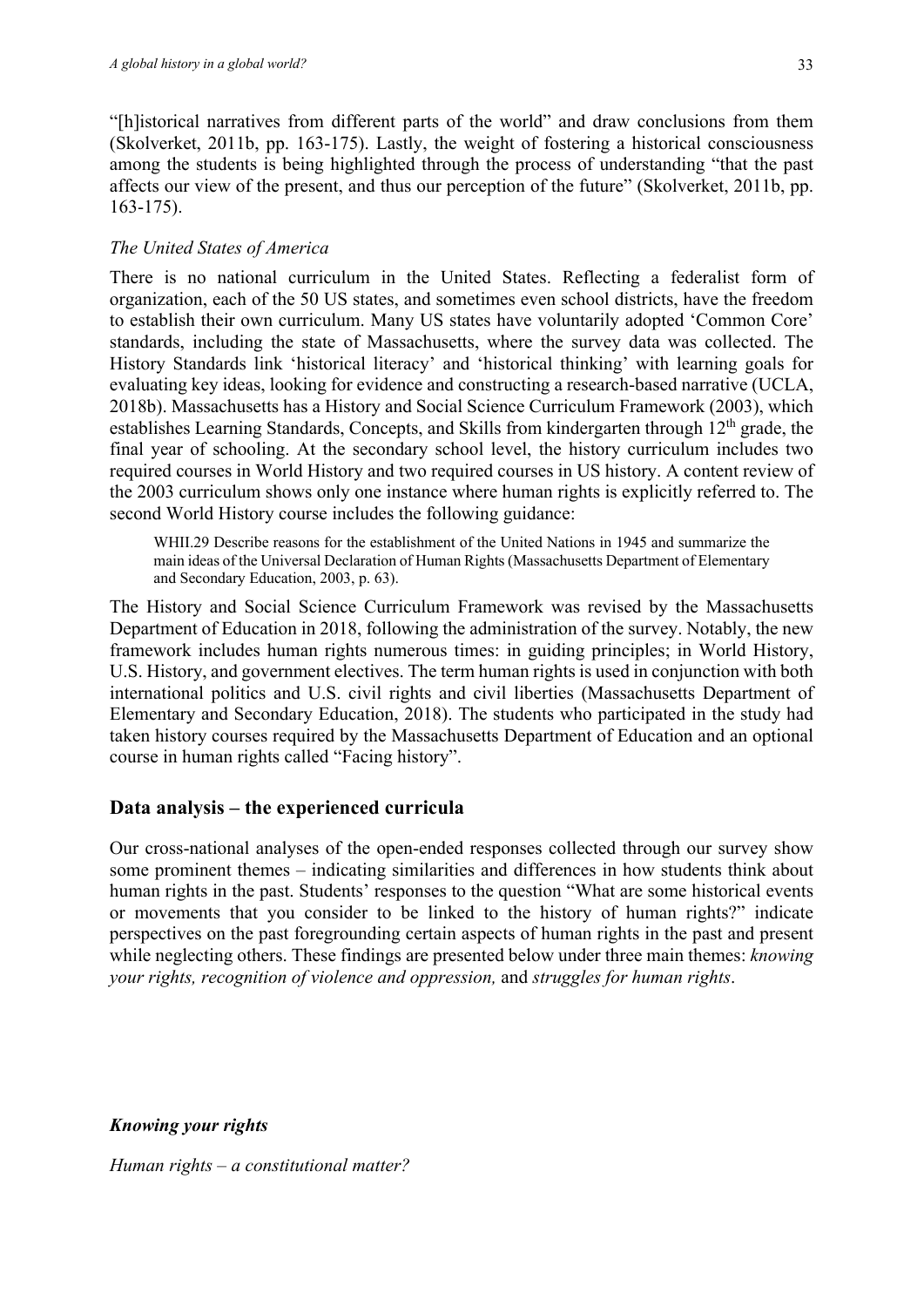Concerning citizenship and human rights, we found an interesting relation between the crosssections of adolescents surveyed in this study. In India, human rights are closely linked to the *fundamental rights* as outlined in the Indian constitution (last revised in 1949, immediately after independence) and the *right to freedom* and *right to equality,* noted by 10% of the Indian students*.* Inevitably, the decolonization of India, which is noted by 7% of our Indian respondents, may be seen as key in the development of human rights for some of these adolescents.

In America, freeing of the slaves (noted by eight students) and the constitution (noted by four students) are the political decisions and legal documents brought to the fore. It is however surprising that more Swedish students than US students link the history of human rights to the US declaration of independence from 1776. Only one US student noted the Declaration of independence – an event noted by seven Swedish students. The stronger focus on legal documents and international human rights among Swedish students may be influenced by the fact that Sweden is a small country with a history of supporting the UN. 10% of the Swedish respondents linked the United Nations to human rights, while 12% tie human rights to the French revolution. Interestingly, the French revolution is also noted by four Indian and New Zealand students, and only one English student. Conversely, it remained unobserved by the US and South African students as an example of a human rights event. For South African students, the political decision to end apartheid was central to their thinking on the history of human rights; this local event showed to be more top-of-mind than international decisions and legal documents relating to human rights among the responses.

#### *Recognition of violence and oppression*

#### *Genocides and mass violence as human rights violations*

Genocides in general, and specific genocides and state-sanctioned mass violence in particular, were noted as violations of human rights by students in the Global North and South. The Holocaust stands out as the most frequently noted genocide. This is especially the case among the US and Swedish respondents, where 32% and 17% of the students respectively mentioned the Holocaust. In the Swedish case, it may be the outcome of the formal curricula and the active politics by the Ministry of Education, which has foregrounded the holocaust as an example of genocides in the History syllabus (Skolverket, 2011). In New Zealand, the holocaust was noted as a violation of human rights by fifteen students. The lack of Indian (3) and South African accounts (0) mentioning the Holocaust suggests that this may be perceived as a European, Western and American rather than a global matter. Contradictorily, only six English respondents mentioned the holocaust despite its statutory position in the history curriculum (DfE, 2014). This suggests a predominant framing of the holocaust in terms of a historical event rather than a human rights violation.

In addition to the Holocaust, US students identified a wide range of genocides as examples of human rights violations, most notably the genocides in Rwanda (18%) and Armenia (10%). While the latter was otherwise ignored by respondents in the other countries, only one New Zealand and two Swedish students mentioned Rwanda's genocide. With the exception of apartheid, South African, English and New Zealand students did not list any other crimes against humanity in the global south or north.<sup>6</sup> In line with this finding, the Indian students showed no accounts of non-national mass violence as human rights violations. They exclusively mentioned the Jallianwala Bagh massacre committed by English Indian troops who fired into a crowd of Indians during protests against the arrest of two national leaders in 1919.

Only a small number of US and Swedish students mentioned recent genocides and mass violence in other parts of the world, not connected to their own national history. They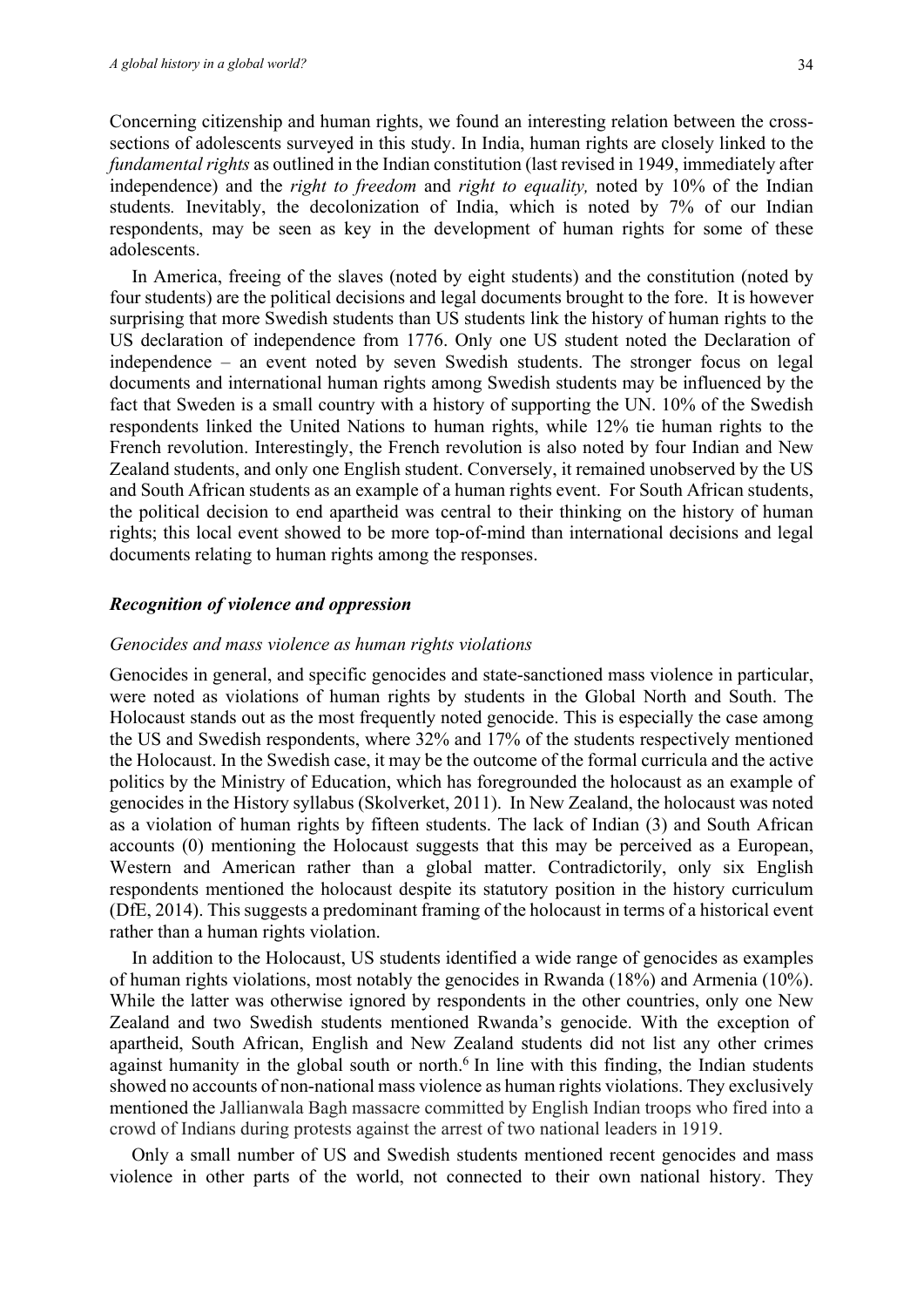mentioned violent events in DR Congo, the Balkans and Cambodia, as well as towards the Rohingya in Myanmar, the Maya in Guatemala and the Yazidi people in Iraq. Interestingly, references to the recent violence in Rwanda and Congo were absent in South African responses – a finding that points to the complex nature of human rights matters beyond the north-south divide.

## *Apartheid: a collective memory in the global south and north*

The system of institutionalized racial segregation and discrimination that known as apartheid was widely highlighted by adolescents in the Global North and South. 46% of the South African students, seven US students, five Indian students, three Swedes and one respondent from England identified apartheid as a violation of human rights. New Zealand stands out as the only country where apartheid was not mentioned in this respect. Noticeable is also a tendency among students from outside of South Africa towards associating the anti-apartheid movement and its front figure particularly, Nelson Mandela, to human rights.7

In contrast to these generic mentions, the South African students showed a more detailed understanding of this history. They mentioned several historical events connected to the struggle for civil rights in South Africa, notably the women's march against passes in 1956, the Sharpeville massacre in 1960, the Soweto uprising in 1976, the Black consciousness movement and the imprisonment of Nelson Mandela. In addition, they not only mentioned Mandela, but also linked him to accounts of the country's transition from apartheid and the beginning of democratization. Previous research on the teaching and learning of genocides and mass violence in South Africa stated that:

[...] Many educators cannot divorce their own personal history [and experiences of apartheid] from that of the required curriculum and find it increasingly difficult to teach about this period" and instead turn to the Holocaust which offers a history less emotionally charged and "[…] removed from the local experience" (Nates, 2010, p. 9).

In contradiction to Nates' statement, a lack of references to the Holocaustsuggests that the Holocaust may be viewed as a "non-event" by South African learners,<sup>8</sup> and that they instead foreground their own emotionally charged and contested violent past more than considering other genocides and events of mass violence.9

## *Colonization, decolonization, and the abolishment of slavery*

There are many examples of violations of human rights and different social movements and protests that are recognized as matters of human rights by the respondents in this study. Remarkably, only a handful of students − five in the USA, three in Sweden, three in New Zealand and three in India − identified colonization as a cross-national crime against humanity, while only four Indian students noted the ending of colonialism and decolonization processes as important human rights matters. In South Africa and England, we found no such references to colonization. An explanation for this silence in South Africa might be that the country, constituently independent since 1910, suffered what in postcolonial theory has been described as internal colonization, a system whereby the white minority oppressed the black majority in numerous ways. It is noteworthy how decades of colonial exploitation are neglected and overlooked by the English students, pointing to their silencing of their country's history of oppression. In contrast to students from the former British Empire, their Indian counterparts especially stressed matters related to colonial rule and conflicts with Great Britain, often referring to Mahatma Gandhi and the Swadeshi movement. These contrasting findings point to colonialism as being primarily in the minds of students from countries previously colonized, in which human rights are also deeply linked to liberation from colonial rule.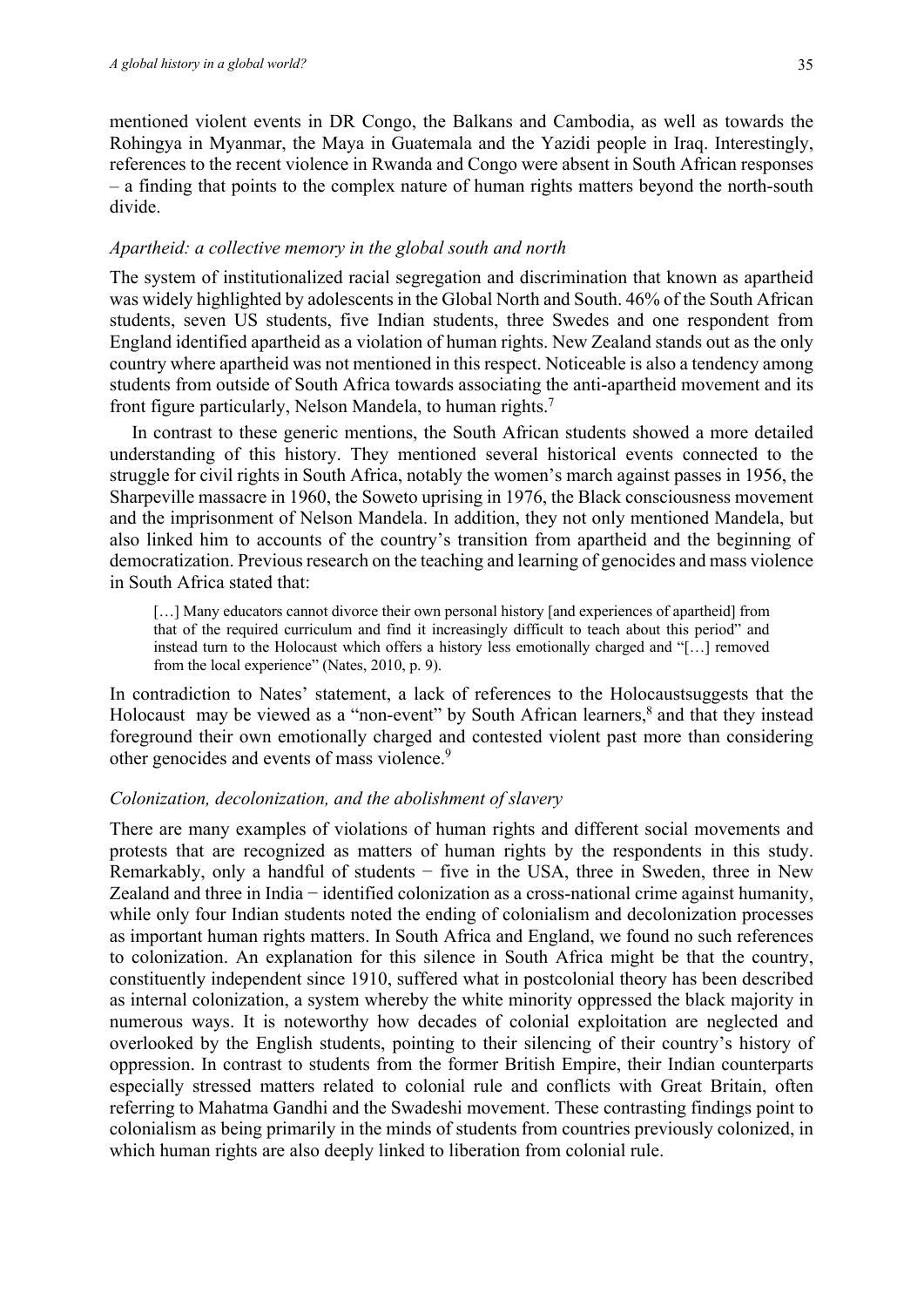Slavery is another phenomenon often acknowledged as a crime against humanity. Slavery was mentioned by 10% of US students as well as by ten Swedish, six English, five Indian, four New Zealanders, and two South African respondents. The anti-slavery movement was further acknowledged in all countries but South Africa, and was especially prominent in England, where fifteen students mentioned it. The abolishment of slavery, in contrast, was noted by eight US students, two South Africans and only one English student. This suggests that slavery may primarily be viewed as a domestic matter in the USA and that there are few or no ties between slavery and colonialism among the responses.

#### *Human rights violations in wars and armed conflicts*

Many students' responses linked the history of human rights to wars and armed conflicts around the world. This is most noticeable in Sweden, where 31% of the students mentioned World War II, particularly, in relation to human rights. This conflict was otherwise only mentioned by 6% of the Americans and 2% of the Indian students and by none of the students in South Africa, New Zealand and England<sup>8</sup>. In the Swedish case, this phenomenon may again be the result of *the impact of the formal* curriculum; it may also be due to the historically disputed neutral stance Sweden held during the war. In the case of England and the USA, which participated and intervened more actively in the war, World War II may be seen as a domestic matter of conflict. This seems to find evidence in three US students' mentions of the Japanese internment in the US during World War II as a human rights violation.

The American Civil War is also mentioned by students in New Zealand (9%), USA (4%) and India (1%). In addition, some students in Sweden (14) and New Zealand (6) simply noted "wars" as being related to human rights violations.

Moreover, Indian students mentioned wars that have taken place in the more recent past and closer to their own nation: the war involving Tamil-speaking Indians in Sri Lanka (noted by three students), the Bangladesh liberation war (mentioned by one student) and the partition of India and Pakistan (mentioned by one student).

#### *Struggles for human rights*

#### *A global history of women's rights and the birth of feminism*

Second only to slavery as a violation of human rights, the struggle for women's rights and equality serves as the most prominent common human rights related narrative told by our respondents in the Global North and south alike. The most noted event is the struggle for women's rights fought by the Suffragettes: it was noted by 31% of the students in New Zealand, 15% of students in the USA, 12% of the English, 3% of the Swedish and 1% of the Indian students. Conversely, South African students made no references to such historical human rights struggles in the Global North. The Swedish, English and American students further noted the actual court decisions that entitled women to vote  $(13, 5 \text{ and } 1 \text{ student(s)},$  respectively) – a fact that is overlooked by the New Zealand, Indian and South African students. Accounts of the feminist movement of the 1960s and the present day were found across all six countries: 10% of the US students, 6% of the Swedish students, 4% of the Indian and New Zealand students, 2% of the English students and 1% of the South African students stressed feminist movements as important social movements underpinning human rights. In relation to women's rights, six Indian students specifically mentioned Sati, or widow-burning, and the prohibition of sati practice as a noteworthy human rights matter, thus highlighting religious and patriarchal traditions and related violations.

While women's rights in the past and present were prominent in students' responses across borders, mentions of LGBTA-rights, same-sex marriage and sexual harassment were less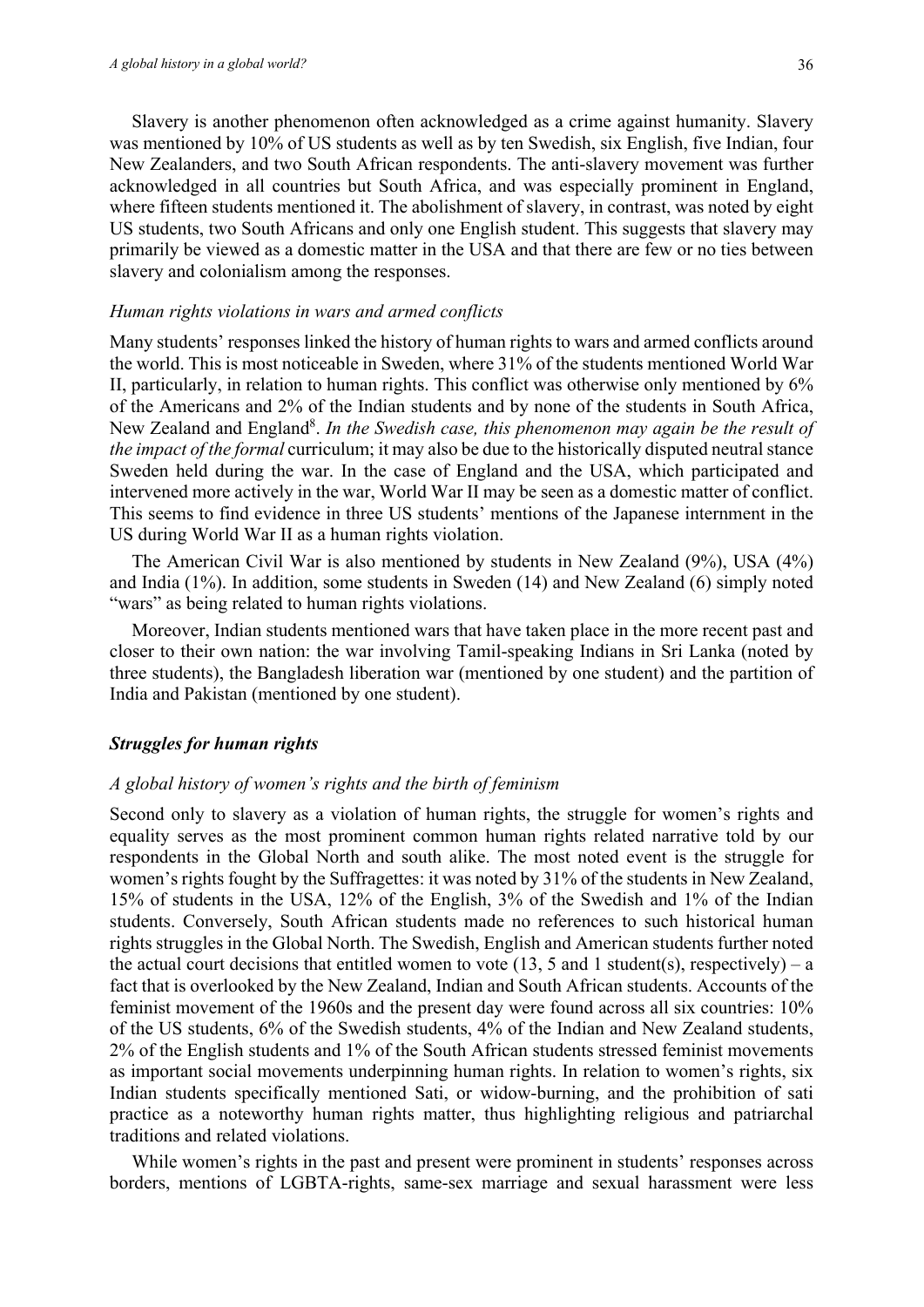frequent. LGBTA-rights as a social movement related to human rights is most noted by the Swedish students (five students), followed by New Zealand and England (four students) and the US (three students). Same-sex court cases and marriage rights were only brought up in six questionnaires; one in the US, one in Sweden and four in New Zealand. Furthermore, two students – one in the US and one in Sweden – highlighted the *#metoo*-movement, where women demonstrate the widespread prevalence of sexual assault and harassment through sharing their personal experiences. Remarkably, only one of the 957 students in the GlobalNorth and South highlighted problems related to human and sexual trafficking. Thus, framing gender and sexual equality issues as topics of human rights remains a challenge for Human Rights education in the global arena.

## *The history of Civil rights – a matter more complex than the south- and north divide*

A wide acknowledgement of civil rights events suggests that there is a crosscutting interest in civil rights among the students in the Global North and South. Among the majority of US students (62%), the history of the civil rights movement served an example of a human rights struggle. Constituting a series of important events in United States domestic history, the struggle for civil rights in North America is prominent within all countries' responses. Its leader, Martin Luther King (MLK), was mentioned by 62% of all US students, 39% from New Zealand and 23% from England, whereas 11% of the Swedish students, 5% of the South African students and 4% of the Indian students acknowledged MLK and his deeds. While the picture of civil rights painted by the US and English students is done so with broad strokes, the South African and New Zealand accounts are more detailed: for example, they respectively mentioned the Black power movement and the Montgomery Bus boycott.

In India, the nation's own struggles for civil rights and liberation was a focal point in the students' responses. The leader associated with the Indian civil rights struggles, Mahatma Gandhi, was the third most noted person after Martin Luther King and Mandela: 17% of the Indian students, 3% of the US students and 2% of the Swedish and English students ascribed Gandhi the role of a liberator for the Indian people. Conversely, Gandhi and the Indian liberation movement were absent from students' responses in New Zealand and South Africa. While absent in South African responses particularly, one Indian student addressed the racism towards Gandhi whilst living in South Africa, drawing connections between these two countries' histories of human rights. Overall, the Indian students noted several historical events and movements related to the liberation, namely the Jallianwala Bagh massacre (as mentioned earlier), the Swadeshi movement, the Satyagraha movement, the Non-cooperation Movement and the Quit India movement. Finally, yet importantly, the Indian students traced human rights, such as right to freedom and right to religion, back to their own constitution (as seen above). While Martin Luther King and Nelson Mandela featured across responses from the six countries to various extents, Gandhi was only mentioned to a lesser degree, while no students outside of India noted any historical events connected to the history of human rights in India. Since the same cannot be said in regard to, for instance, American historical domestic struggles, this imbalance may be interpreted as a manifestation of the prevalence of western perspectives among the responses.

In India, struggles for human rights were much seen as a national matter, but also as a present one. Nine Indian students highlighted the predicament of untouchability and oppression experienced by the Dalits as a violation of human rights. This civil rights matter is also a matter that may be regarded as much reminiscent of the struggle for black civil rights in the 1960s. In addition, four Indian students underscored that the oppressiveness of the caste system, Varna, viewing this also as a violation of human rights and possibly, thus, as a system to be done away with to ensure to cast human rights for all citizens in India.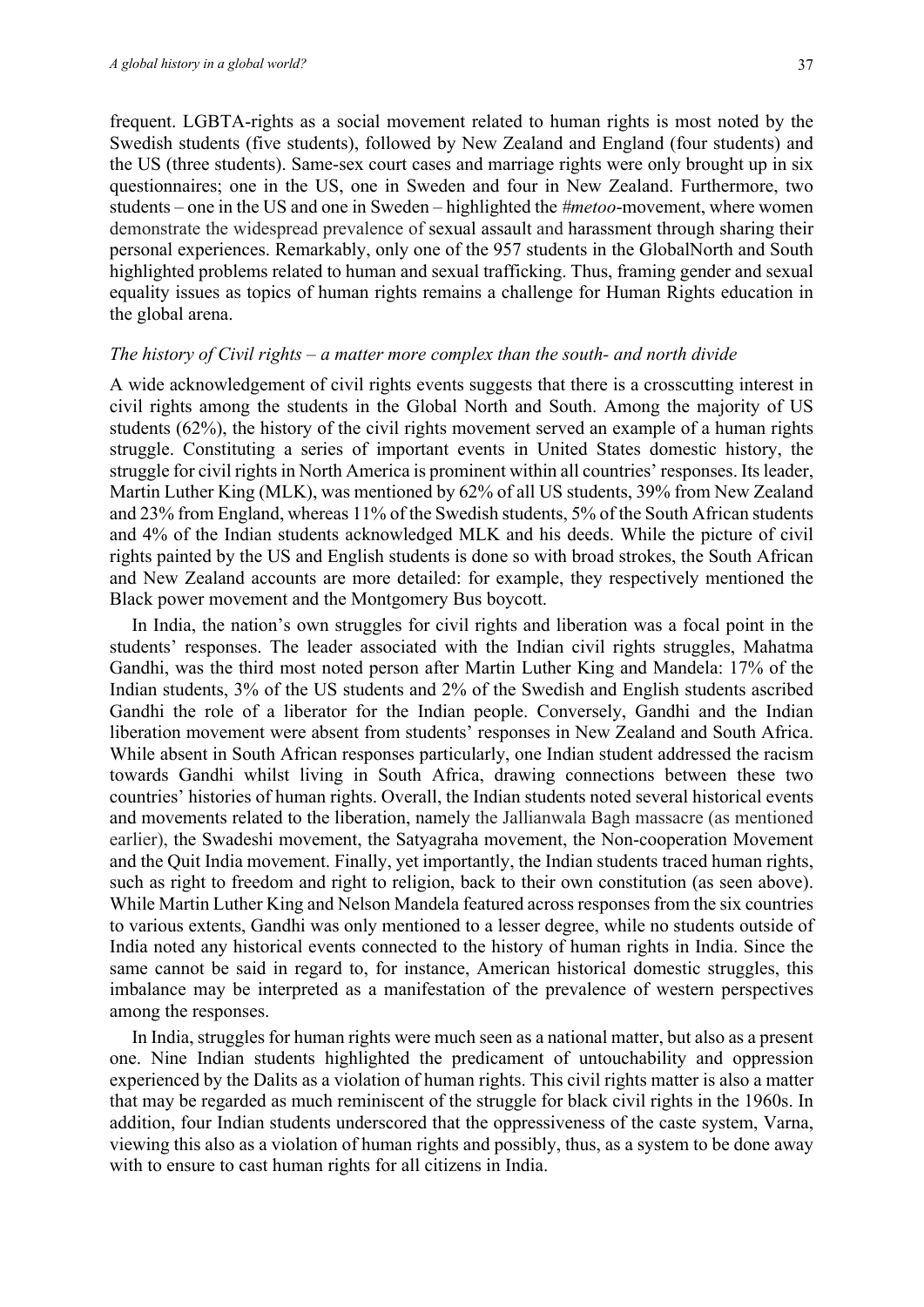Students' responses pointed to a neglect of minority and indigenous perspectives on human rights in all six countries. Violations of indigenous peoples' rights were thus neglected by most students in the survey. In Sweden, only one student highlighted "the oppression towards indigenous people". In New Zealand, a handful of students considered the treatment of the Maori as a human rights violation; the Invasion of Parihaka, where 1600 men, volunteers and Armed Constabulary destroyed the village and dispersed its inhabitants in 1881, served as an example. In addition, two New Zealand students linked the Treaty of Waitangi (the peace treaty between the English Crown and Māori chiefs in 1840) to the development of human rights. The treatment of Native Americans, which some consider to have been a genocide (though still debated), was only raised by seven of the US students. One of them linked the oppression of Native Americans in the past to a current controversy around a planned Dakota oil pipeline.

## **Concluding discussion**

Across all six countries, we found that formal curricula in one way or another, underpin values of universal human rights. Such values can, as seen above, be described in relation to a national constitution and thus be perceived as national values, worded as something universally human or phrased in terms of democratic values. Despite this, the students' answers showed fundamental differences across the globe.

Differences regarding history and contemporary events in India, Sweden, New Zealand, USA, South Africa and England may partly explain the differences among the answers. We are, as stated in the introduction, comparing countries with distant or near histories of civil war, colonialism, slavery, apartheid and more or less complex present situations with different political tensions. The students' responses to the survey questions, while not providing true national samples, highlight several challenges of teaching and learning human rights in history education, and pose important questions in regards to human rights and the notion of a global history in a global world. What follows is a brief discussion of the responses country by country in relation to formal curricula.

Although the responses of the young people from the English section of the survey cannot be seen as fully representative of the whole youth in the United Kingdom, some elements of explanation can be put forward to contextualize their responses. First, the tendency towards a "nationalization" of the history curriculum in the past ten years can help explain the low rate of engagement with notions of colonialism, or the mention of any other human rights violation in the Global North or Global south beyond apartheid. The curriculum's re-focusing on English national history can similarly explain the relatively limited international perspective in students' responses. Furthermore, the absence of references to actual human right violations can be understood as resulting from the absence of explicit references to human rights in the 2014 history curriculum, and the removal of transdisciplinary links between history and citizenship (which also has taken a more "national turn" and only includes limited reference to human rights in the last two years of schooling, Key Stage 4). The low response rate in mentions of the Holocaust is perhaps more surprising, given that this event is the only statutory element of England's contemporary history curriculum. Discrepancies between responses from the students in England and students in other countries (for example, the very limited mention of the French revolution as linked to human rights), could be interpreted through England's rather insular identity (epitomized by Michael Gove's speech, 2010, above), and the perception of a separation between English history and continental European history. Finally, the relatively low amount of factual references can be traced back to the status of history, which becomes optional from Year 9 (14-15 years old). Students who completed the questionnaire might not have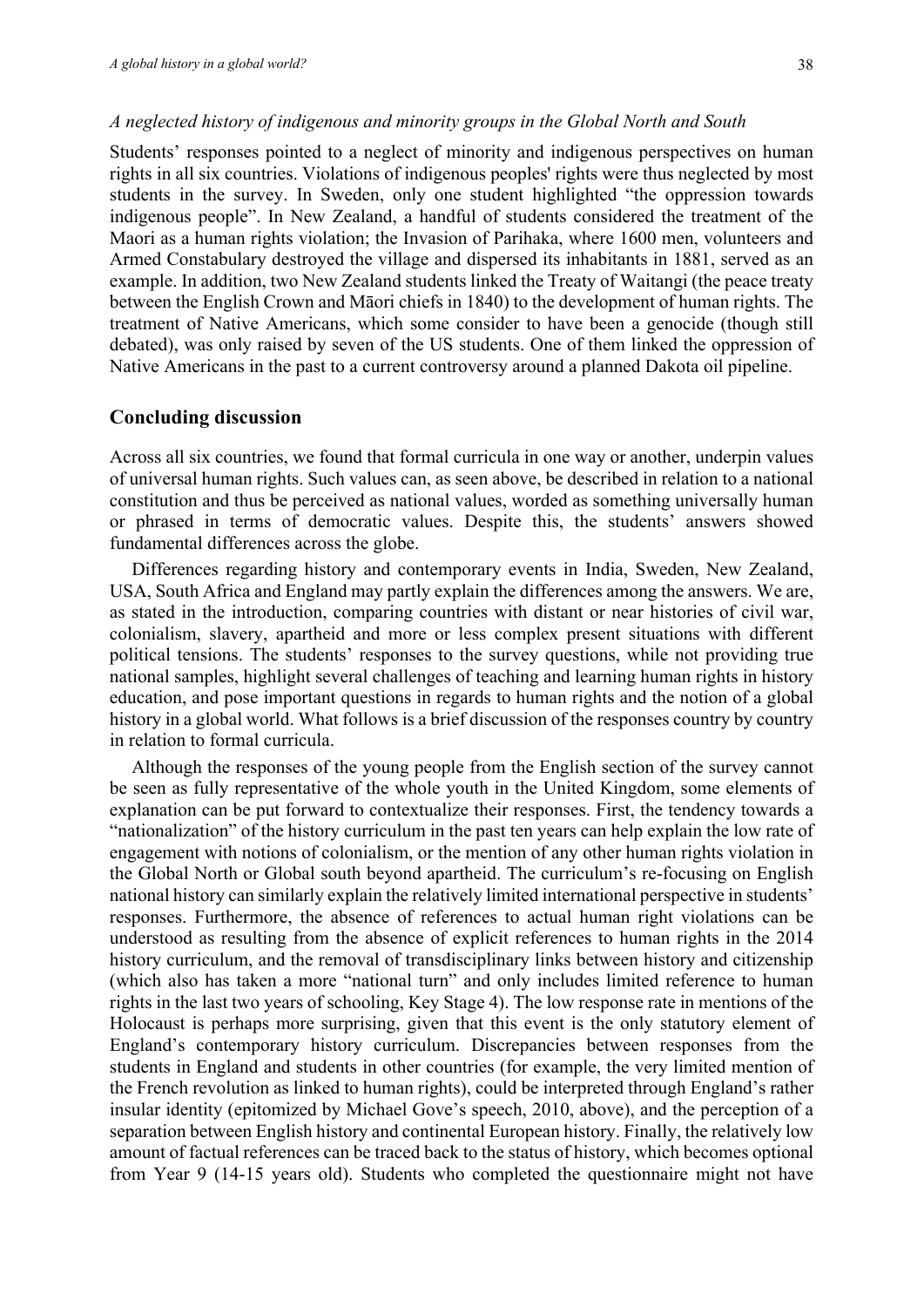studied history for three to four years. The English responses all point to the pitfalls of "renationalizing" the curriculum and the ways in which it might lead students to omit what the curriculum loftily refers to as the "wider world".

While the Indian respondents do acknowledge the past events and declarations mentioned in the formal curricula, the strong focus on national and local events connected to human rights may be explained by the strong emphasis on Indian perspectives in the curriculum. The fact that human rights are underpinned by references to the constitution in the formal curricula can be seen in the many respondents linking human rights to *The right to freedom* and other passages in the constitution. Women's rights are also mainly highlighted through the national context: the students' responses challenge the assumption that women commit suicide through widow-burning out of free volition, thus highlighting religious and patriarchal traditions in India. While not representative, students' responses in India show the importance of constant intervention from teachers to build on the content given in textbooks in order to place issues of human rights in a global context.

The New Zealand responses show there is still work to be done towards integrating the broader curriculum aims and philosophies into the programmes as delivered to and understood by students. While there is evidence of recognition of theories and issues of human rights in some contexts, this is clearly dependent upon the content and historical context being adequately framed and focused and is a likely explanation for the strong showing of Black Civil Rights in the US, the Invasion of Parihaka and Women's Suffrage. The relative lack of identification of contexts with a significant human rights component such as the New Zealand Wars and their aftermath along with other indigenous historical contexts, points to a need to look carefully at ways to help more students develop the historical consciousness that supports critical awareness of human rights issues in national and global contexts. This may be, in part, solved by recasting focus questions and foregrounding the HRE aspects of the context. This is obviously an important consideration in the emerging local discussion around the strengths, limitations and future of the high autonomy curriculum model currently in place (Education Review Office, 2018; Ormond, 2017; Sheehan, 2017a; 2017b).

The South African formal curriculum has, as mentioned above, human rights as an underpinning principle. This ideological position has also filtered down to the content covered which, amongst others, focusses on the French Revolution as the event that birthed human rights, and the Holocaust, Social Darwinism, Civil Rights Movements, the Genocide in Rwanda and Apartheid as examples where human rights were flagrantly violated. South African learners in their responses generally steered clear of the aforementioned and focused almost exclusively on local events that related to human rights such as the struggle against apartheid, ideas of black consciousness, the messianic role of Mandela in the struggle for human rights and how this manifests itself in public holidays as an extension of the formal curriculum. In the process of backgrounding the global struggles for human rights in favour of the South African struggle in this regard, serves to reiterate the thinking of the South African struggle for human rights as being exceptional and worthy. This poses serious questions about the teaching and learning of human rights as a global phenomenon as articulated in the South African history curriculum.

In the Swedish case, some tendencies separating the responses of young Swedes may be understood in light of the formal curricula. Considering theories of human rights, it may be seen as problematic that Swedish students often fail to note violations of human rights in the past, and when they do so the adolescents note events that took place far away in regards to time and place. . The fact that the national minorities are not evident is a stark contrast to the formal curricula and an indication of that the Swedish students have not learned about human rights violations nor the history of minorities as a part of their own history. Thus, thinking local in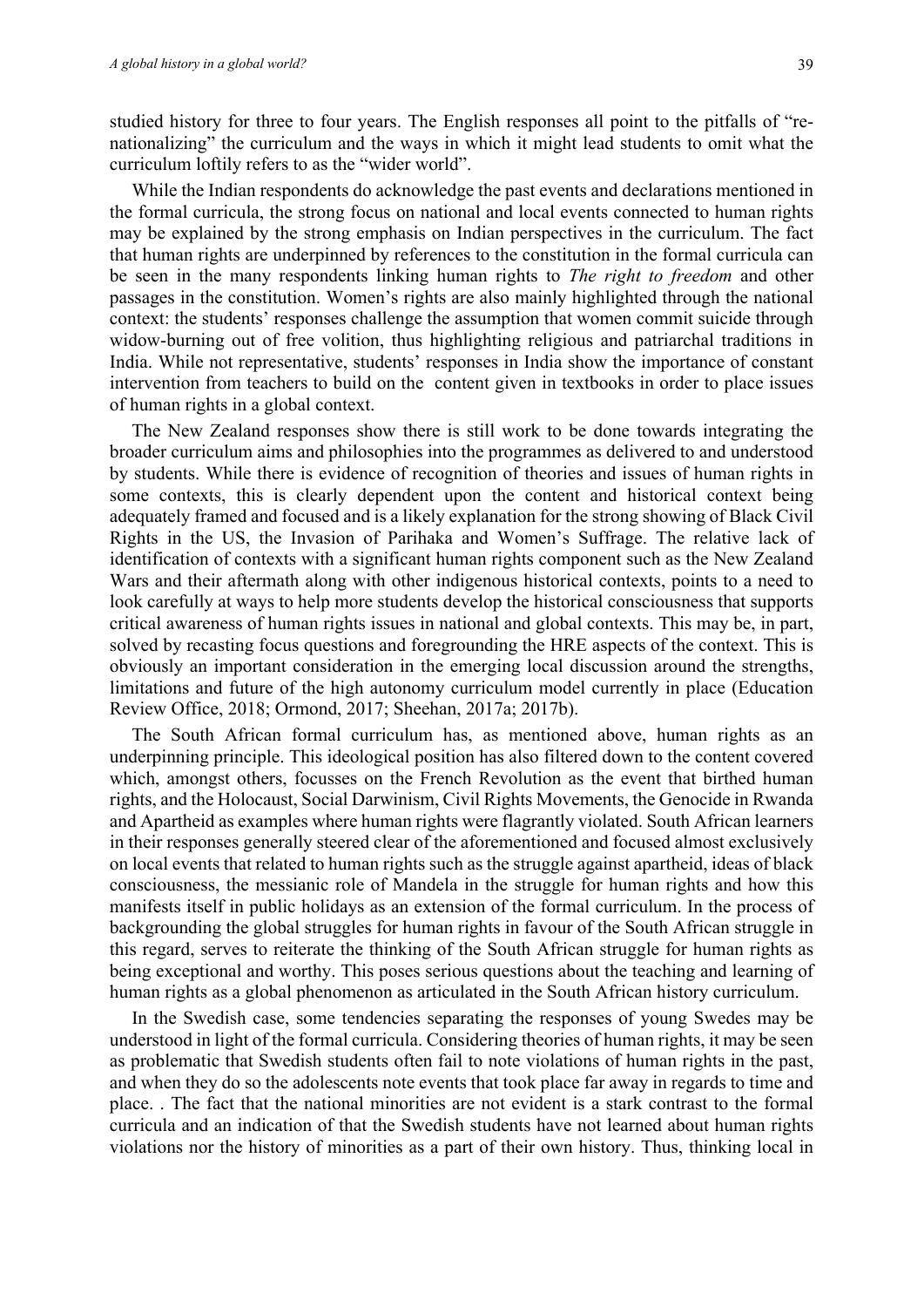order to act global *for* an active engagement in human rights remains a challenge for stakeholders in Swedish education.

In line with international guidelines, the students in the global North and South shed light upon different social, political and cultural rights as protected and stressed by the conventions and declarations meant to be implemented through history education. In stark contrast to international guidelines, the defence of cultural diversity and particularly the rights of persons belonging to minorities and those of indigenous peoples, is a rights issue overlooked by most students in the survey.

What is more prominent in general is the leaning towards the national and the local, a tendency most visible among the US, the Indian and South African respondents. In India, human rights issues largely relate to the struggle for independence, civil rights for Dalits and equality within the country. When Indian students connect human rights to court decisions, conventions and systems upholding human rights, the national constitution stands out. In South Africa, recent struggles for human rights within their borders have resulted in many commemorations of national historical events connected to the crime of apartheid. These celebrations have become an integral part of South Africa's history culture and coincide with what young people associate with the history of human rights. In both the Indian and South African cases, the own past is considered important to the students; a fact partly explained by the status of the two prominent leaders and champions of human rights who, in both countries, stand out as messianic. In the South African case, the messianic role of Mandela in history culture might explain why the students steer clear of many of the statutory elements of human rights prescribed in the formal curricula. The same tendency is visible in England, where the single statutory element of human rights in history education is acknowledged by only a few respondents. In the English context, the current re-nationalizing of the curriculum and the limited acknowledgement of diversity in different areas of the curriculum (history, citizenship, literature) may also be an explanation for why colonialism and imperialism have no room in the re-narration of the island's past. Consequently, the English respondents in this survey did not view colonialism as a violation of human rights. Colonialism and the decolonization processes are, however, not top of mind among adolescents in countries that had been victims of internal and external colonialism, albeit they seem more prominent in these societies. This fact may perhaps indicate that this particular "folly of humankind" [Sic!] is not being taught in the light of human rights.

Other tendencies in the students' responses highlight in what ways students might have learnt *about* human rights. The US respondents stand out in the regard as they identify the most international violations of human rights: the genocides and mass violence in Rwanda and Armenia, and the treatment of the Rohingya in South East Asia. The Swedish students, on the other hand, would note the importance of legal documents more than the US and the other countries. The New Zealand students also stand out by linking human rights in history education to protests, social movements and their associated leaders. Especially prominent among the NZ students is the struggle for women's rights. This prominence is somewhat expected because the struggle features in courses in a variety of contexts across year levels. It was also – in 2018 – the 125th anniversary of women's suffrage in New Zealand and commemorative plans, exhibitions and publications are well publicized.

What unites the adolescents of the world and constitutes 'the global' in the global history of human rights as manifested in the responses is two-fold. Firstly, the students regard slavery as the worst possible violation of human rights. Secondly, the students, judging by their answers, consider the struggle for women's rights and equality as an important issue of human rights. These two historical events are what unites the youth and something that transcends the northsouth divide.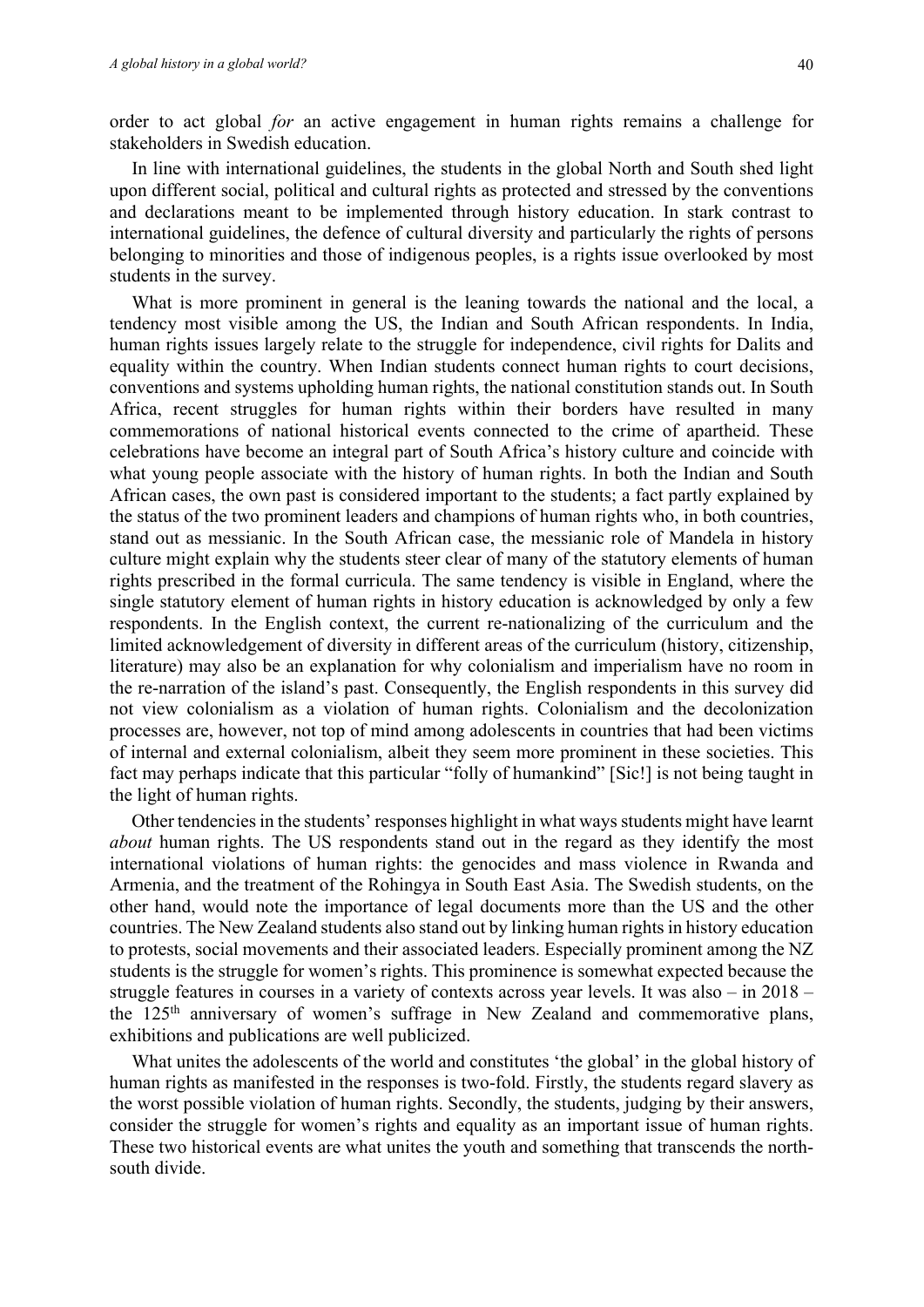The nature of the responses collected in all six countries, covering diverse themes of human rights, suggests that the respondents qualify to be global citizens as far as the understanding of history of human rights at international level is concerned. Yet, there is a certain leaning towards the domestic and, in some cases, students seem to have forgotten about both past and present injustices and violations of human rights. In order to safeguard human rights and foster global citizens, issues of Euro- and Americentrism, together with issues of gender and sexual equality, need to be addressed. The relationship between the global and the local also need to be understood at a deeper level. Promoting human rights is however not just about implementing normative decrees of global human rights, peace and sustainability in the classroom. In order to be fully on par with the proposals of the ideological curricula that is the modern human rights regime of the UN and UNESCO, and in a broader sense become global citizens, students also need to face their own emotionally and politically charged past and complex present.

The fact that South African, Indian and American learners, to a larger degree, noted human rights documents, movements and violations as domestic, may be interpreted as good preparation to identify and act in the local community. The South African adolescents noting *women's' march against passes* and thus highlighting women's rights in the local context is a great example of local events that may further human rights actions. However, the leaning towards the local may in other cases may also be viewed as a problematic lack of interest in human rights in the rest of the world, where the nation and the domestic are viewed as more important than promoting international understanding and universal human rights. Learning *about* human rights violations as a part of one's own history may be fruitful *for* an active engagement in human rights. In this regard, Sweden, England and New Zealand, in turn, may have to revision, recast and foreground human rights aspects of the different historical contexts brought up in history education. All three countries share the common denominator of some level of teacher autonomy in regards to the question of *what* content to foreground. Thus, dimensions of teacher autonomy in relation to topics of human rights in history education need to be better investigated in future research.

Furthermore, the responses shed light upon the fact that formal curricula in many cases do not seep down into the minds of students. In some instances, notions of nationalism and exceptionalism in society and history culture pose great challenges to the teaching and learning of human rights in history. In other instances, a stronger focus on global history have led to difficulties in identifying issues of human rights in the local context. Ultimately, it is up to each history teacher to make students aware of the history culture that surrounds the students in their everyday lives; to challenge grand narratives about one's own nation's past and by doing so giving a voice to the unheard and the minorities in the past and the present. Lastly, stakeholders in education in the Global North and South may ask themselves how to best teach *about*, *through* and *for* human rights and how to use history education as means to *change:* is it time to think local in order to act global, or vice versa, to think global in order to act local?

## **References**

Apple, M.W (1992). The text and cultural politics. *Educational Researcher, 21*(7), 4-19

- Barton, K. C. (2019). Students' understanding of institutional practices: The missing dimension in human rights education*. American Educational Research Journal*. (E-pub, pre-print) DOI: 10.3102/0002831219849871
- Barton, K.C. & Levstik, L. S. (2004). *Teaching history for the common good.* Mahwah, N.J.: L. Erlbaum Associates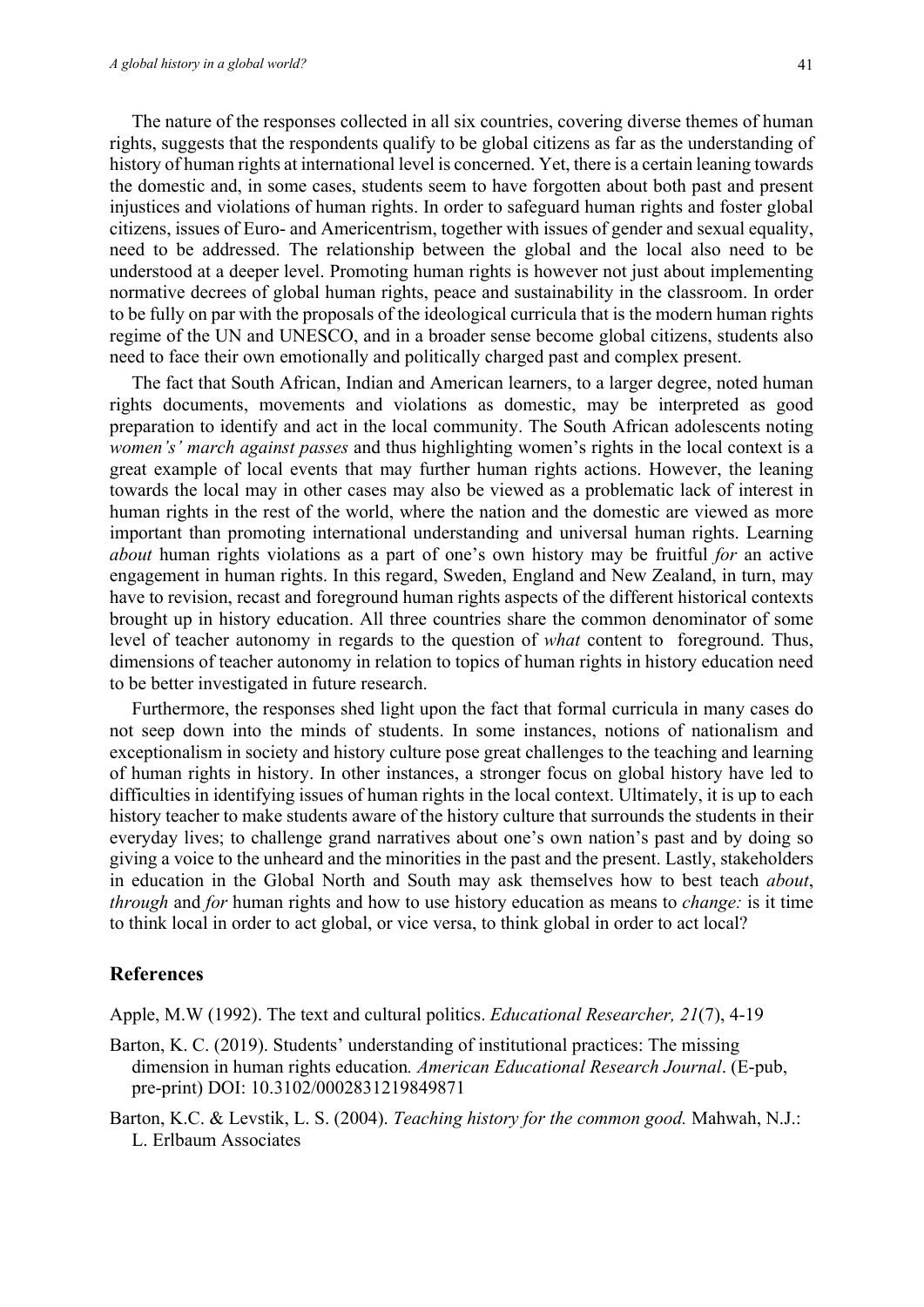- Ball, S., Maguire, M., Braun, A., Perryman, J. & Hoskins, K. (2012) Assessment technologies in schools: 'deliverology' and the 'play of dominations.' *Research Papers in Education, 27*(5), 513-533, DOI: 10.1080/02671522.2010.550012
- Bentrovato, D., & Wassermann, J. (2018) Mediating transitional justice: South Africa's TRC in history textbooks and the implications for peace. *Global Change, Peace & Security, 30*(3), 335-351, DOI: 10.1080/14781158.2018.1438386
- Brooks, S. (2011) Historical Empathy as Perspective Recognition and Care in One Secondary Social Studies Classroom. *Theory & Research in Social Education, 39*(2), 166-202, DOI: 10.1080/00933104.2011.10473452
- Brooks, S. (2014) Connecting the Past to the Present in the Middle-Level Classroom: A Comparative Case Study, *Theory & Research in Social Education, 42(*1), 65-95, DOI: 10.1080/00933104.2013.860068
- Cannadine, D., Keating, J., & Sheldon, N. (2011). *The right kind of history: Teaching the past in twentieth century England.* Basingstoke: Palgrave Macmillan.
- Chapman, A., Burn, K., Kitson, A. (2018). What is school history for? English studentteachers' perspectives. *Arbor, 194* (788), a443. https://doi. org/10.3989/arbor.2018.788n2003
- Conrad, S. (2016). *What is global history?* Princeton, New Jersey: Princeton University Press.
- Creswell, J.W., & Plano Clark, V. L. (2017[2018]). *Designing and conducting mixed methods research* (3rd Ed.) Los Angeles: SAGE.
- Davies, I., Evans, M., & Reid, A. (2005). Globalising citizenship education? A critique of 'global education'and 'citizenship education'. *British Journal of Educational Studies, 53*(1), 66-89.
- Department of Education and Science (DES). (1991). *History in the National Curriculum*. London: HMSO.
- Department for Education (DfE). (1995). *History in the National Curriculum: England.* London: HMSO.
- Department for Education and Employment (DfEE) and Qualifications and Curriculum Authority (QCA). (1999). *History: The National Curriculum for England*. London: DfEE / OCA.
- Department for Education (DfE). (2013). History programmes of study: key stage 3, National curriculum in England
- Department for Education and Employment (DfEE) and Qualifications and Curriculum Authority (QCA). (1999). *History: The National Curriculum for England*. London: DfEE / QCA.
- Department of Education and Science (DES). (1991). *History in the National Curriculum*. London: HMSO.
- Department of Basic Education (2011). *National Curriculum Statement Grades 10 – 12 (General) History.* Pretoria: Department of Basic EducationDonnelly, J. (1986). International human rights: A regime analysis. International Organization, 40(3), 599-642. doi:10.1017/S0020818300027296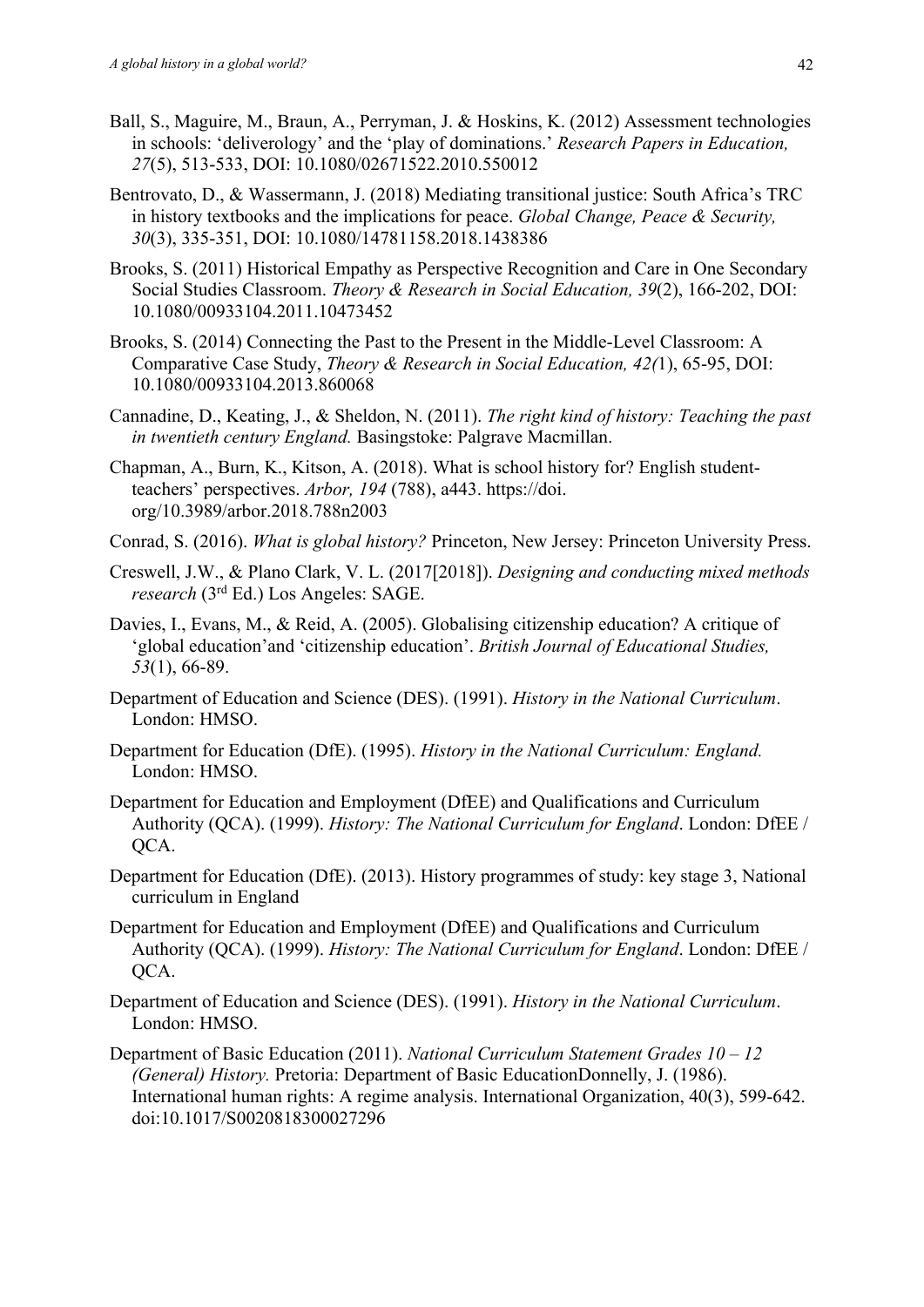- Education Review Office, New Zealand (2018), *What drives learning in the senior school?* http://www.ero.govt.nz/publications/what-drives-learning-in-the-senior-secondary-school/ [2019-10-30]
- Endacott. J. L. (2010) Reconsidering affective engagement in historical empathy, *Theory & Research in Social Education, 38*:1. 6-47, DOI: 10.1080/00933104.2010.10473415
- Foster, S., Pettigrew, A., Pearce, A., Hale, R., Burgess, A., Salmons, P., & Lenga R. A. (2016) *What do students know and understand about the Holocaust? Evidence from English Secondary Schools.* London: Centre for Holocaust Education, UCL
- Goodlad, J. (Ed.) (1979) *Curriculum and Inquiry*. New York: Mc Graw –Hill Book Company
- Gove, M. (2010) All Pupils will learn our island story. Speech given on 5th October 2010. Retrieved from https://conservative-speeches.sayit.mysociety.org/speech/601441 [2019- 10-30].
- Iriye, A. (2002). Global community: The role of international organizations in the making of the contemporary world. Berkeley: University of California Press.
- Jeismann, K. E. (1979) "Geschichtsbewußtsein" [Historical consciousness]. In K. Bergmann, A. Kuhn, J. Rüsen, & G. Schneider (Eds.), *Handbuch der Geschichtsdidaktik [Handbook of History didactics]* (pp. 42–45) Düsseldorf: Pädagogischer Verlag Schwann.
- Johnson, R. B., & Onwuegbuzie, A. J. (2004). Mixed methods research: A research paradigm whose time has come. *Educational Researcher, 33*(7), 14-26.
- Kallaway, P. (2012). History in senior secondary school CAPS 2012 and beyond: a comment. *Yesterday & today, 7* , 23-62.
- Kohlmeier, J. (2006). "Couldn't she just leave?": The relationship between consistently using class discussions and the development of historical empathy in a 9th grade world history course. *Theory & Research in Social Education, 34*(1), 34-57.
- Levstik, L. S., & Barton, K. C. (2018). *Researching history education: Theory, method, and contex*t. New York: Routledge.
- Lindensjö, B., & Lundgren, U. P. (2000). Utbildningsreformer och politisk styrning [Education reforms and political governance]. Stockholm: HLS förl..
- Lücke, M., Engel, E., Fenner, L. & Tibbitts, F. (eds.) (2016). CHANGE: Handbook for history learning and human rights education: For educators in formal, non-formal and higher education. 1. Auflage Schwalbach: Wochenschau Verlag
- Lücke, M. (2016). The change approach for combining history learning and human rights education. In M. Lücke, E. Engel, L. Fenner, & F. Tibbitts(eds.), *CHANGE: Handbook for history learning and human rights education: For educators in formal, non-formal and higher education. 1* (pp. 39-52). Auflage Schwalbach: Wochenschau Verlag.
- Løkke Rasmussen, M. (2013). The human rights education toolbox: A practicioner's guide to planning and managing human rights education. Copenhagen: The Danish Institute for Human Rights
- Massachusetts Department of Elementary and Secondary Education (2003). *Massachusetts History and Social Studies Curriculum Framework.* Malden, MA: Massachusetts Department of Education.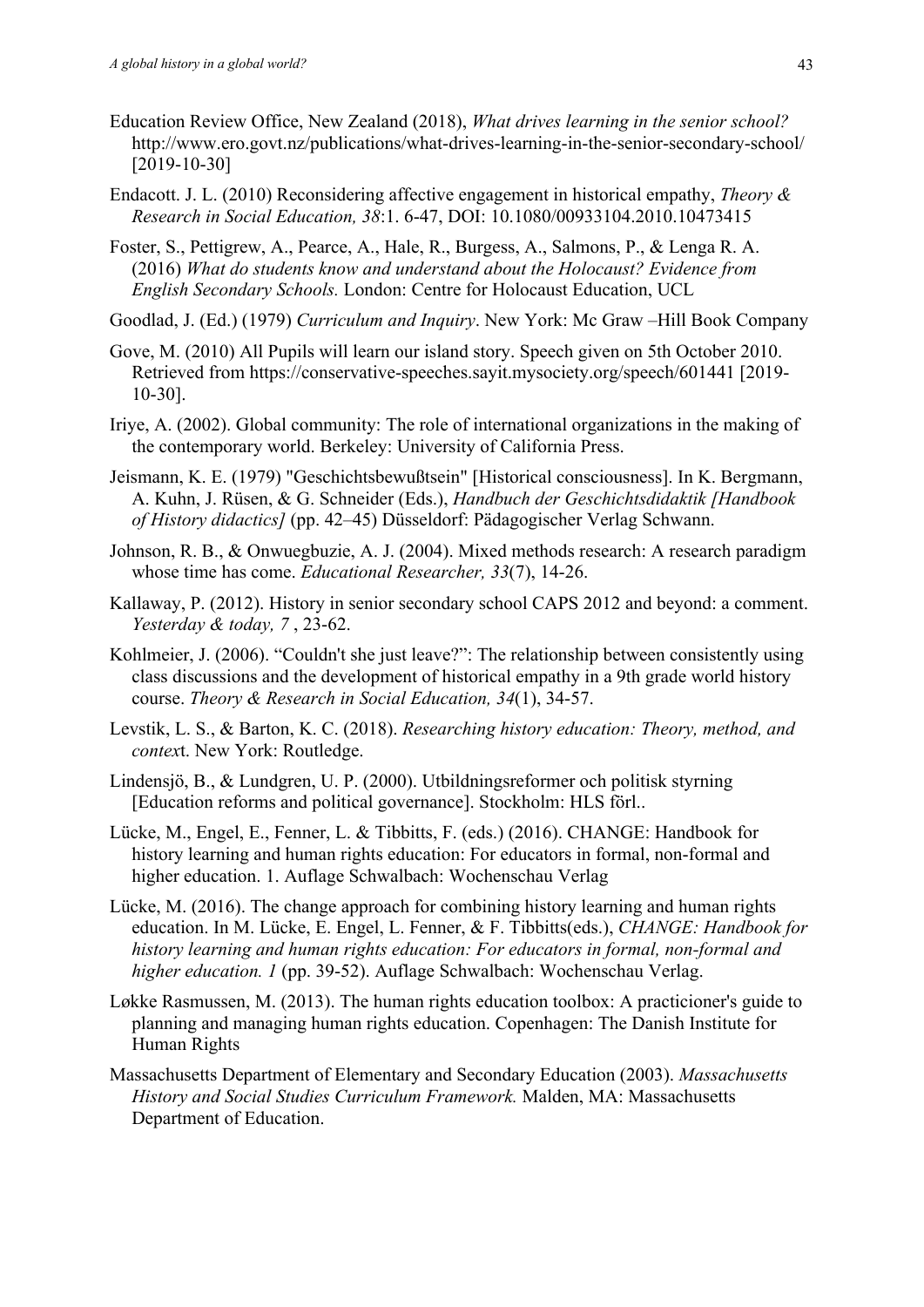- Massachusetts Department of Elementary and Secondary Education (2018). *Massachusetts History and Social Studies Curriculum Framework*. Malden, MA: Massachusetts Department of Education.
- Mc Evoy, C. (2017) Historical efforts to implement the UNESCO 1974 Recommendation on Education in light of 3 SDG's Targets. Paris: UNESCO.
- McNeely, C. L. (1995). Prescribing national education policies: The role of international organizations. *Comparative education review, 39*(4), 483-507.
- Meyer, J. W., Boli, J., Thomas, G. M., & Ramirez, F. O. (1997). World society and the nation-state. *American Journal of sociology, 103*(1), 144-181.
- Ministry of Education (2007). *The New Zealand curriculum: Te anga Marautanga o Aotearoa*. Wellington: Learning Media
- Ministry of Education (2017). History Rationale.
- http://seniorsecondary.tki.org.nz/Social-sciences/History/Rationale [2019-10-30]
- Mysociety (2018). Conservative speeches: Michael Gove 2010-05-10 All pupils should learn our island story
- Retrieved from: https://conservative-speeches.sayit.mysociety.org/speech/601441 [2019-10- 30]
- Nates, T. (2010) 'But, apartheid was also genocide … What about our suffering?' Teaching the Holocaust in South Africa – opportunities and challenges, *Intercultural Education, 21*:sup1, S17-S26, DOI: 10.1080/14675981003732183
- Nolgård, O., & Nygren, T. (2019) Considering the past and present of Romani in Sweden: secondary school pupils' thinking and caring about the history of the Romani in national tests, *Education Inquiry*, 10:4, 344-367 DOI: 10.1080/20004508.2019.1607708
- Nygren, T. (2011). History in the service of mankind: international guidelines and history education in upper secondary schools in Sweden, 1927-2002. Diss. (sammanfattning) Umeå : Umeå universitet, 2011
- Nygren, T. (2016a). UNESCO Teaches History: Implementing international understanding in Sweden. In *A History of UNESCO* (pp. 201-230): Springer.
- Nygren, T. (2016b). Thinking and caring about indigenous peoples' human rights: Swedish students writing history beyond scholarly debate. *Journal of Peace Education, 13*(2), 113- 135.
- Nygren, T., & Johnsrud, B. (2018). What would Martin Luther King Jr. say? Teaching the historical and practical past to promote human rights in education. *Journal of Human Rights Practice,* 10(2), 287-306.
- Ormond, B., (2017). Curriculum decisions the challenges of teacher autonomy over knowledge selection for history. *Journal of Curriculum Studies, 49*(5) 599-619. doi: https://doi.org/10.1080/00220272.2016.1149225
- OSCE (2009). Human rights education in school systems of Europe, Central Asia and North America: A Compendium of Good Practice, Warsaw: OSCE.
- Osler, A. (2009). Patriotism, multiculturalism and belonging: Political discourse and the teaching of history. *Educational Review, 61*(1), 85-100. https://doi. org/10.1080/00131910802684813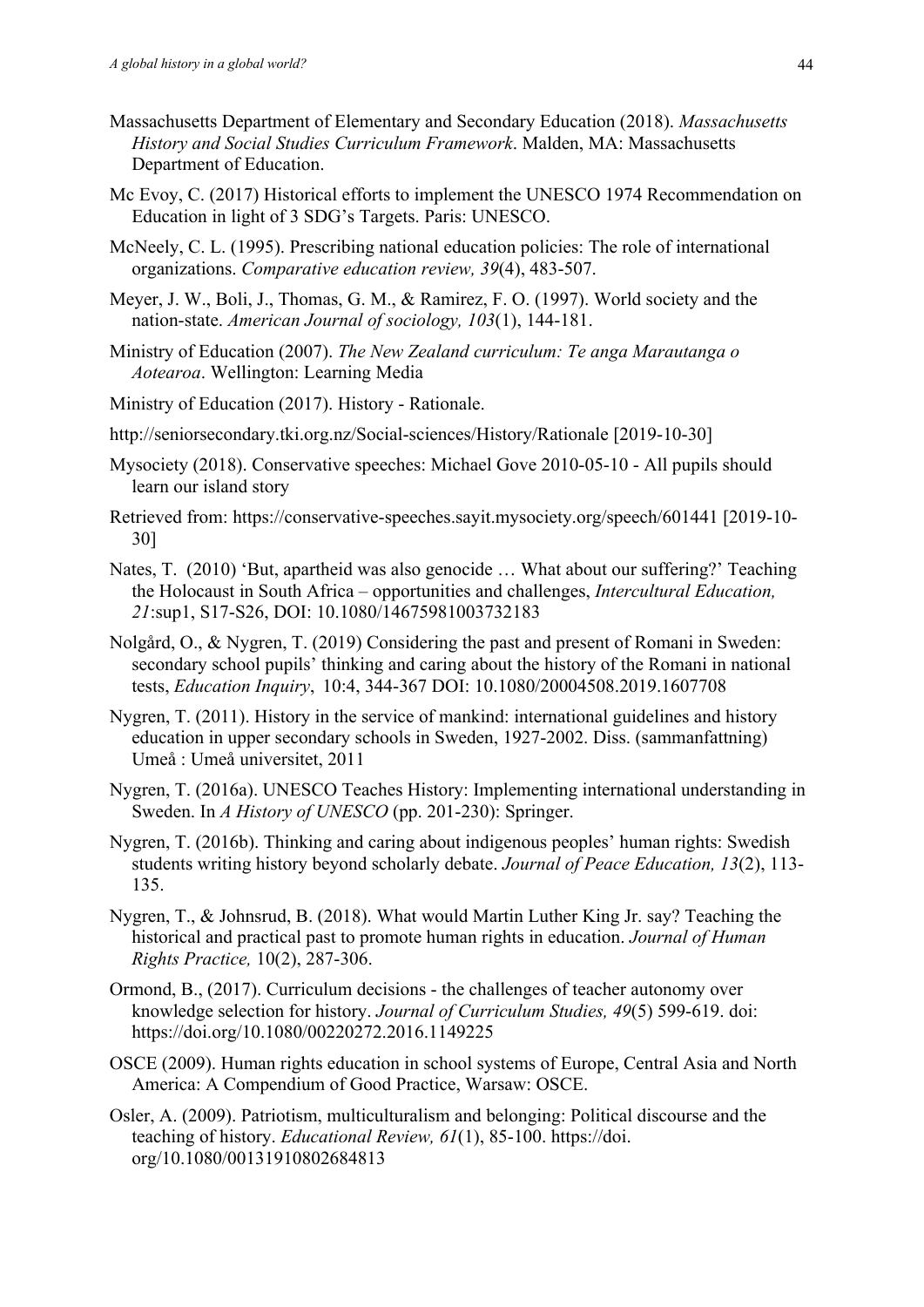- Osler, A. (2015) Human rights education, postcolonial scholarship, and action for social justice. *Theory & Research in Social Education 43*(2), 244-74.
- Qualifications and Curriculum Authority (QCA) (2007) *History Programme of Study Key Stage 3*. Retrieved from:

http://webarchive.nationalarchives.gov.uk/20130802151252/https://www.education.gov.uk /schools/teachingandlearning/curriculum/secondary/ b00199545/history [2019-10-30]

- Rüsen, J. (1997). Historiches Erzählen [Historical narratives]. In K. Bergmann (ed.). *Handbuch der Geschictsdidaktik [Handbook of history didactics]* (pp. 57-63). Sellze-Velber: Kallmeyer.
- Skolverket (2011a). Curriculum for the compulsory school, preschool class and the recreation centre 2011. Stockholm: Skolverket
- Skolverket (2011b). *Upper Secondary School 2011*. Stockholm: Skolverket
- Seixas, P. C. (ed.) (2004). *Theorizing historical consciousness*. Toronto: University of Toronto Press
- Sheehan, M., (2017a). A matter of choice biculturalism, *Public History Weekly*, January 2017, https://public-history-weekly.degruyter.com/5-2017-2/a-matter-of-choicebiculturalism/ [2019-10-30]
- Sheehan, M., (2017b), A matter of choice: Controversial histories, citizenship, and the challenge of a high-autonomy curriculum, *Curriculum Matter, 13*, 103-114. DOI https://doi.org/10.18296/cm.0023
- Standish, K., & Nygren, T. (2018). Looking for peace in the Swedish National Curricula. *Nordic Journal of Studies in Educational Policy* 4(2), 92-106 .DOI: 10.1080/20020317.2018.1474701
- Struthers, A. E. C. (2015). Human rights education: Educating about, through and for human rights, *The International Journal of Human Rights, 19*(1), 53-73, DOI: 10.1080/13642987.2014.986652
- Struthers, A. E. C. (2017). The underdeveloped transformative potential of human rights education: English primary education as a case study. *Journal of Human Rights Practice*, *9*(1), 68–84. https://doi.org/10.1093/jhuman/huw023
- Tibbitts, F. (2002). Emerging models for human rights education. *International Review of Education, 48*(3-4), 159-171.
- Tibbitts, F. (2016). Political autobiography: Reflexive inquiry in the preparation of social justice educators. *International Journal of Educational Sciences. 13*(1), 108-117.
- Tibbitts, F. (2017). Evolution of human rights education models. In M. Bajaj (Ed.), *Human rights education: Theory, research, praxis* (pp. 69-95). Philadelphia: University of Pennsylvania Press
- Tibbitts, F., & Weldon, G. (2017). History curriculum and teacher training: shaping a democratic future in post-apartheid South Africa? *Comparative Education, 53*(3), 442-461.
- The National Center for History in the Schools (1996). *History Standards*. Los Angeles: University of California.
- United Nations (2011) "United Nations Declaration on Human Rights Education and Training A." RES/66/137, 19 December 2011.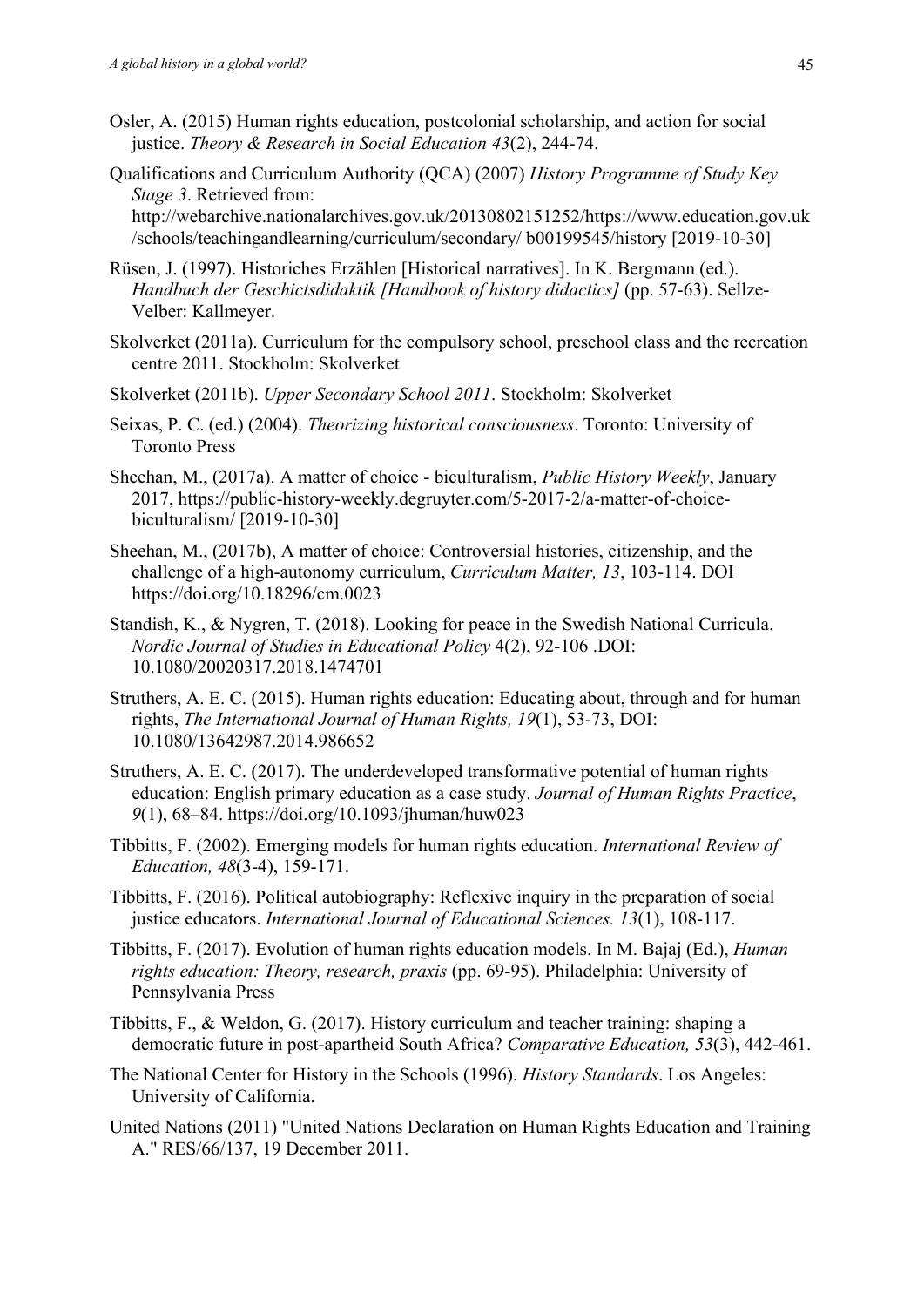- University of California-Los Angeles (2018s). "National Standards for History". https://phi.history.ucla.edu/nchs/history-standards/ [2019-10-30].
- University of California-Los Angeles (2018s). "Alignment to Common Core Standards". https://phi.history.ucla.edu/nchs/alignment-common-core-standards/ [2019-10-30].
- UN General Assembly (2015), Transforming our world: The 2030 Agenda for Sustainable Development, 21 October 2015, A/RES/70/1
- UN Educational, Scientific and Cultural Organization (UNESCO) (1984) *Teaching for International Understanding, Peace and Human Rights*. Paris: UNESCO.
- UN Educational, Scientific and Cultural Organization (UNESCO) (2001), *UNESCO Universal Declaration on Cultural Diversity*, 2 November 2001
- UN Educational, Scientific and Cultural Organization (UNESCO). (2006*). Plan of Action: World Programme for Human Rights Education.* Paris: UNESCO.
- UN Educational, Scientific and Cultural Organization (UNESCO). (2018). *What is Global Citizenship Education?* https://en.unesco.org/themes/gced/definition [2019-10-30]
- Welply, O. (2018). 'I'm not being offensive but...' intersecting discourses of discrimination towards Muslim children in school. *Race Ethnicity and Education 21*(3), 370-389.
- White, Hayden V. (2014). *The practical past*. Evanston, Illinois: Northwestern University Press
- Åström Elmersjö, H., & Lindmark, D. (2010). Nationalism, peace Education, and history textbook revision in Scandinavia, 1886-1940. *Journal of Educational Media, Memory, and Society, 2*(2), 63–74. https://doi.org/10.3167/jemms.2010.020205
- Åström Elmersjö, H., Clark, A., & Vinterek, M. (eds.) (2017). International perspectives on teaching rival histories: pedagogical responses to contested narratives and the history wars. Basingstoke: Palgrave Macmillan

## **Endnotes**

<sup>1</sup> A *Global history* is a term that takes the connectedness of the world as its point of departure. (Conrad, 2016, p. 1-17). *A global history* includes narratives and histories of the marginalized, the minorities and other groups who have been disadvantaged in the past. While the term *World history* also includes the whole world, it may be regarded as a term from a colonial past and thus excluding afore-mentioned narratives. By employing the term *global history,* we acknowledge post-colonial structures and emphasize multiperspectivity in history education.

<sup>&</sup>lt;sup>2</sup> The survey was developed as part of the project, "The Complexity of Implementing Ideals of Global Citizenship: A comparative Study of Human Rights, Peace and Sustainability in Education" and the research node "Global Citizenship Education in Historical and Critical Perspectives (GLOC)" directed by Thomas Nygren, Uppsala University.

<sup>&</sup>lt;sup>3</sup> This research has been carried out according to the standards for ethical clearance that apply in all the different states that are surveyed in order to protect the participants of this study. For further school specific related data such as grade-level distribution and pupil exposure to Human rights education, see appendix.

<sup>4</sup> For an analysis, see Bentrovato & Wassermann (2018) and Tibbits & Weldon (2017).

<sup>5</sup> However, strong critique has been levelled at the CAPS curriculum namely that it embraces an "unacceptable presentism", that the linkages in historical comparisons are problematic as linkages between sections are not overt, that a clear lack of chronology fosters "thinking in bubbles" and finally, the good intentions are undermined by practical problems such as a lack of easily accessible published resources and teacher expertise available in most schools (Kallaway, 2012).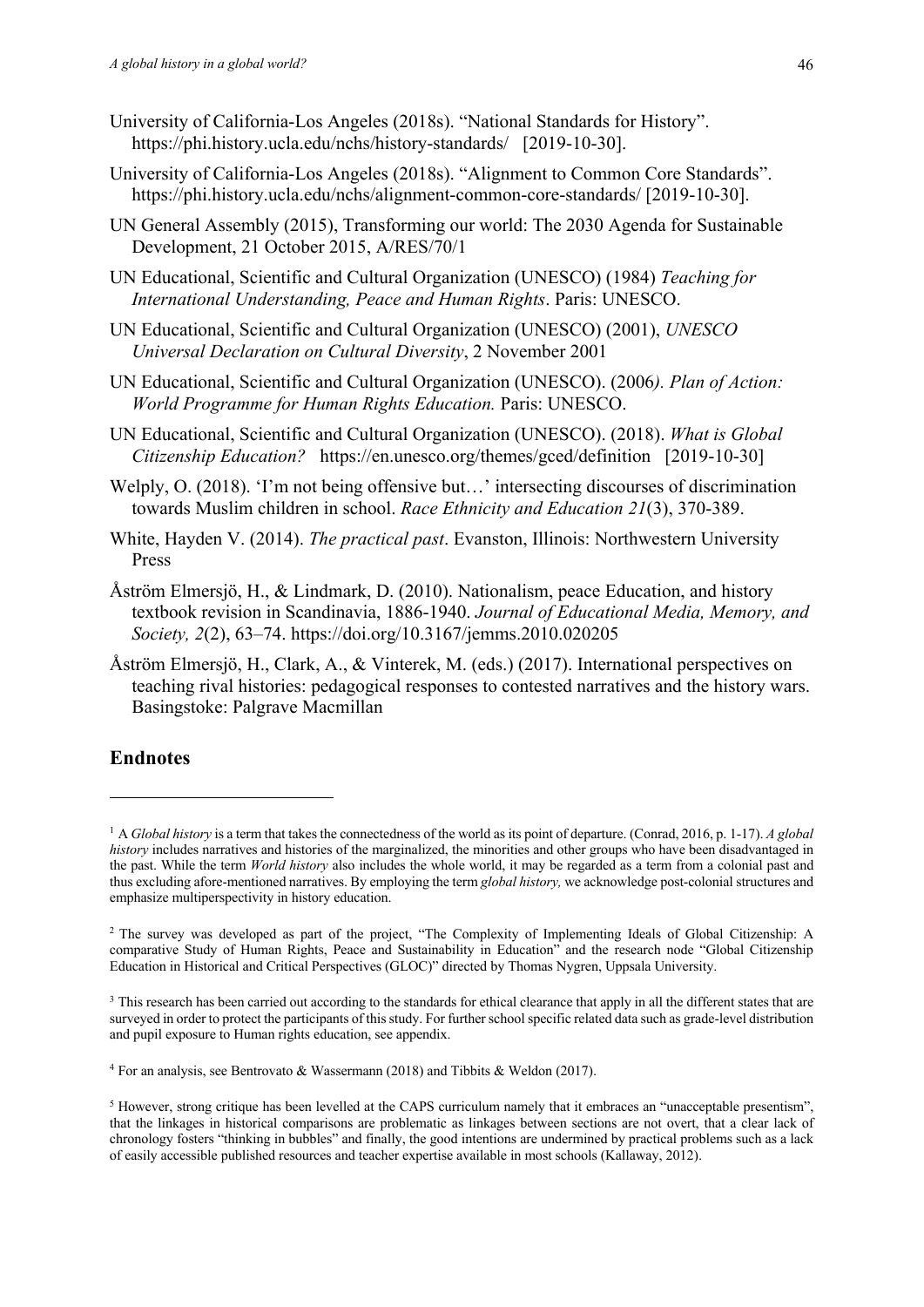<sup>6</sup> The sole exception being a NZ student paying attention to the genocide on the Rohingya and the Palestine and one English student noting "genocide" in general.

<sup>7</sup> Mandela and the anti-apartheid movement is mentioned by 22 South African students, 14 English students, 6 US and NZ students respectively, 5 Swedish students and 2 Indian students.

<sup>8</sup> There is an argument around "South African exceptionalism" which suggests that only their suffering and achievements (for example issues related to apartheid) are worthy. Whether South African exceptionalism is the reason for the holocaust struggling to find a footing in the consciousness of learners in South Africa or not is however questionable.

<sup>9</sup> World War II is however present in the South African answers only as it relates to the holocaust.

## **Acknowledgements**

This research was partly funded by the Swedish Foundation for Humanities and Social sciences' Starting Grant no F17-1325:1 and the Matariki Network of Universities. We are most grateful for all the input and help from colleagues, teachers and students across the globe helping us in the process of data collection. Special thanks to: Rebekah Nelson, Columbia University in the City of New York for assistance with coding of the US data, and to Katerina Standish, University of Otago, and Keith Barton, Indiana University Bloomington, for strategic advice on the coding scheme in its initial phase.

## **About the Authors**

Olle Nolgård, MA, is a Ph.D. Candidate and researcher in history education at the department of education, Uppsala University. His research interests centre on the teaching and learning of history, the history of minorities, historical justice, global citizenship, and intercultural education. His current research project investigates Secondary school pupils' thinking and caring about the history of the Romani people.

Thomas Nygren, PhD, is Associate Professor at the department of education, Uppsala University. His research interests centre on history education, the digital impact on education, critical thinking and human rights education. His current research projects investigate students' news literacy, global citizenship education, and critical thinking across disciplinary boundaries.

Felisa Tibbitts**,** PhD, is a Lecturer at the Teachers College, Columbia University and Chair in Human Rights Education in the Department of Law, Economics and Governance at Utrecht University. Her research interests include peace, human rights and democratic citizenship education; curriculum policy; critical pedagogy; and education. Her current research projects are in global citizenship education and teacher preparation as well as human rights education in secondary schools.

Anamika**,** PhD, is a researcher working at Ministry of Human Resource and Development in New Delhi, India. She has published works on human rights education, comparative education, ideology and history curriculum. Her current research examine Indian secondary school pre-service teachers views on the pedagogy of human rights education.

Denise Bentrovato, PhD, is a Research Fellow in the Department of Humanities Education at the University of Pretoria in South Africa and co-director of the African Association for History Education. Over the past decade, she has worked in academia and for NGOs on issues of education and youth in conflict and postconflict contexts in Africa. At present, her work focuses on examining educational approaches to conflict in transitional societies.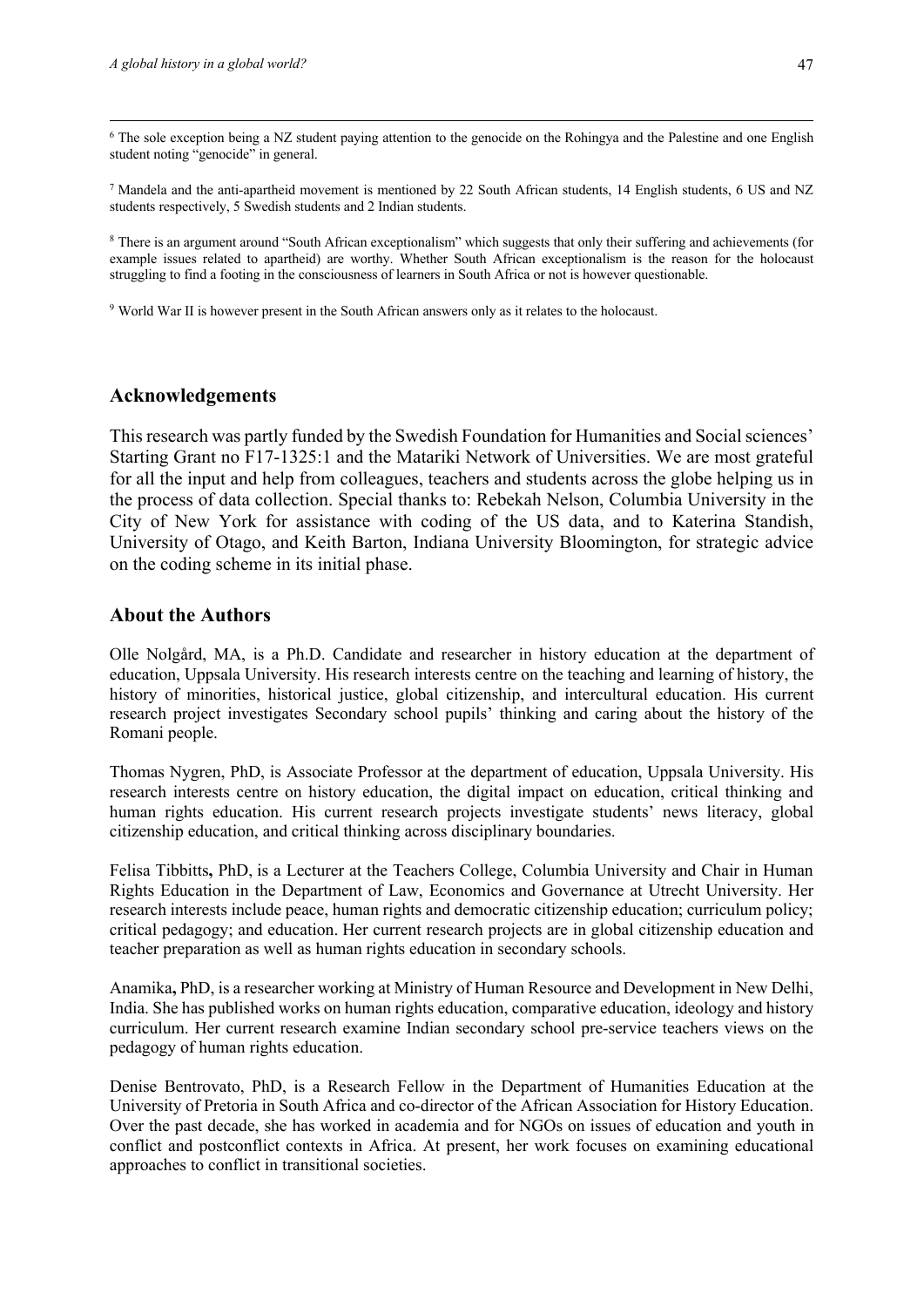Paul Enright, MA, is a history teacher and the head of Social Studies Department at Logan Park High School, Dunedin, New Zealand. Over the past decades, he has been a research partner in projects related to historical thinking as well as controversial issues in the teaching of history. He has also co-authored and published guidelines and units on Māori history for the Ministry of Education in New Zealand.

Johan Wassermann**,** PhD, is a full professor in History Education at the University of Pretoria. He is also the co-director of the African Association for History Education. His research interests include youth and history, life histories, history textbooks, teaching controversial issues in post-conflict Africa and minorities and the minoritised in Colonial Natal. Currently, he co-leads two research projects: 'Text and Context in Africa' and 'Youth and Education in South Africa'.

Oakleigh Welply, PhD, is an Assistant Professor in International and Intercultural Education at the School of Education, Durham University. Her main areas of research and teaching include social theory; the relationship of education to issues of language, religion, globalisation and citizenship; national policies of integration and youth identities; immigration and education in France and England; the development of cross-national methodologies for research with diverse communities in European countries.

## **Appendices**



## *Appendix 1: Pupil responses to the question "what school year are you in?"*